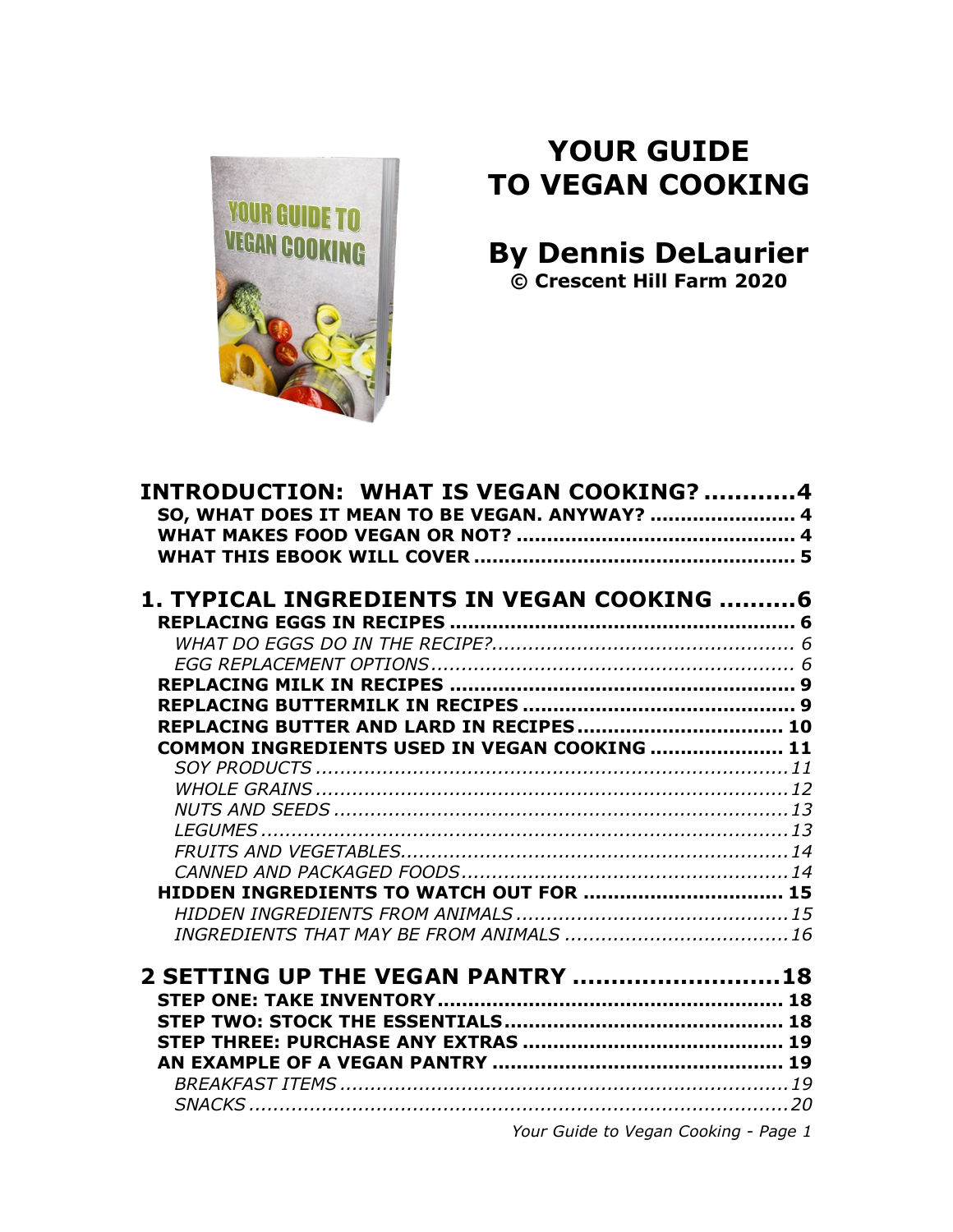| LEARN THE DIFFERENCES BETWEEN BOILING, HEATING, AND |  |
|-----------------------------------------------------|--|
|                                                     |  |
| LEARN THE DIFFERENCE BETWEEN BAKING AND BROILING 24 |  |
|                                                     |  |
| COMMON COOKING TERMS AND WHAT THEY MEAN25           |  |
|                                                     |  |
|                                                     |  |
|                                                     |  |
|                                                     |  |
|                                                     |  |
|                                                     |  |
|                                                     |  |
|                                                     |  |
|                                                     |  |
|                                                     |  |
|                                                     |  |
| 5 SPECIAL NUTRITIONAL CONSIDERATIONS 31             |  |
|                                                     |  |
|                                                     |  |
|                                                     |  |
|                                                     |  |
|                                                     |  |
|                                                     |  |
|                                                     |  |
|                                                     |  |
|                                                     |  |
|                                                     |  |
|                                                     |  |
|                                                     |  |
|                                                     |  |
|                                                     |  |
|                                                     |  |
|                                                     |  |
|                                                     |  |
|                                                     |  |
|                                                     |  |
|                                                     |  |

Your Guide to Vegan Cooking - Page 2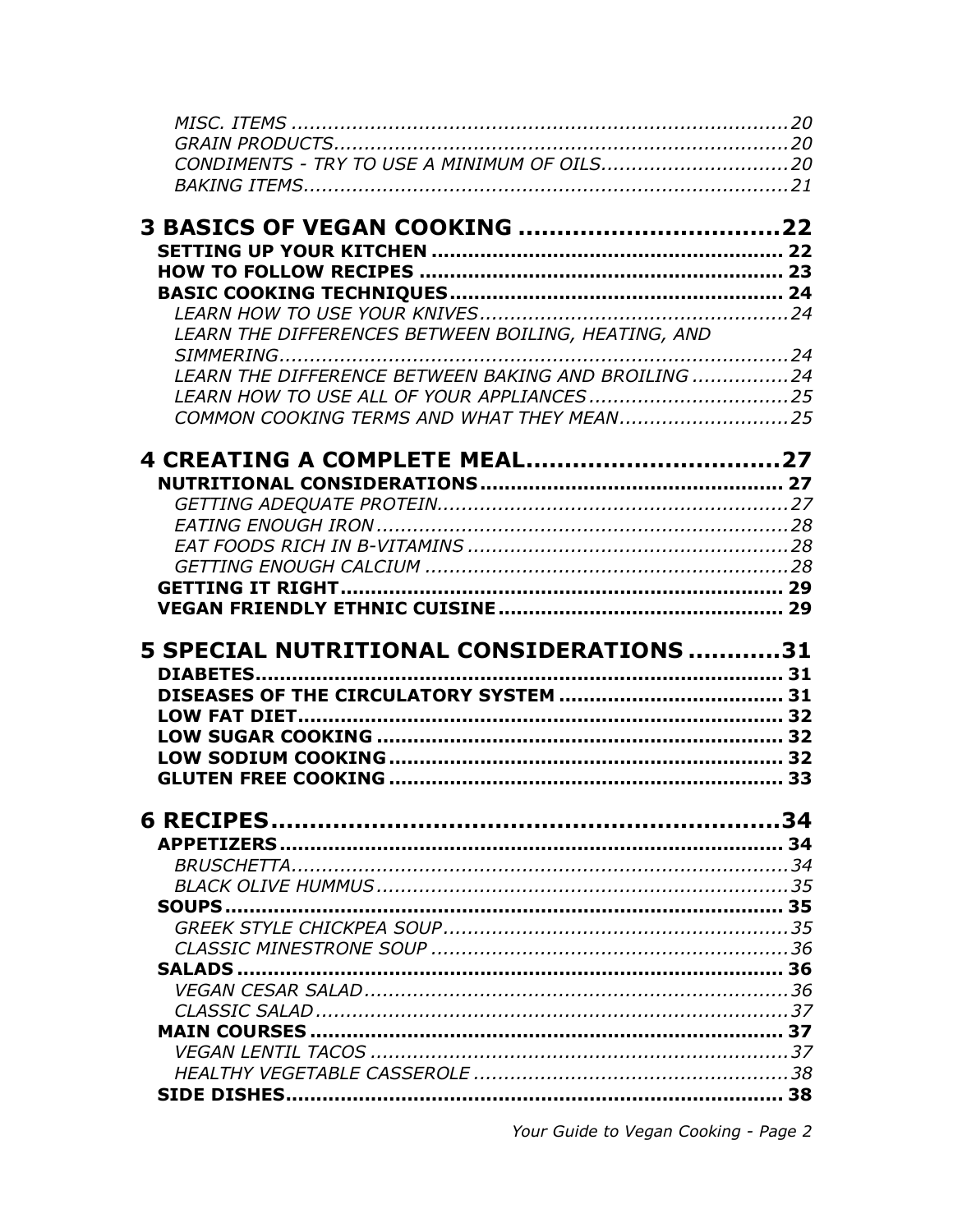| COPYRIGHT - ALL RIGHTS RESERVED. (C) 2020 BY DENNIS |  |
|-----------------------------------------------------|--|
|                                                     |  |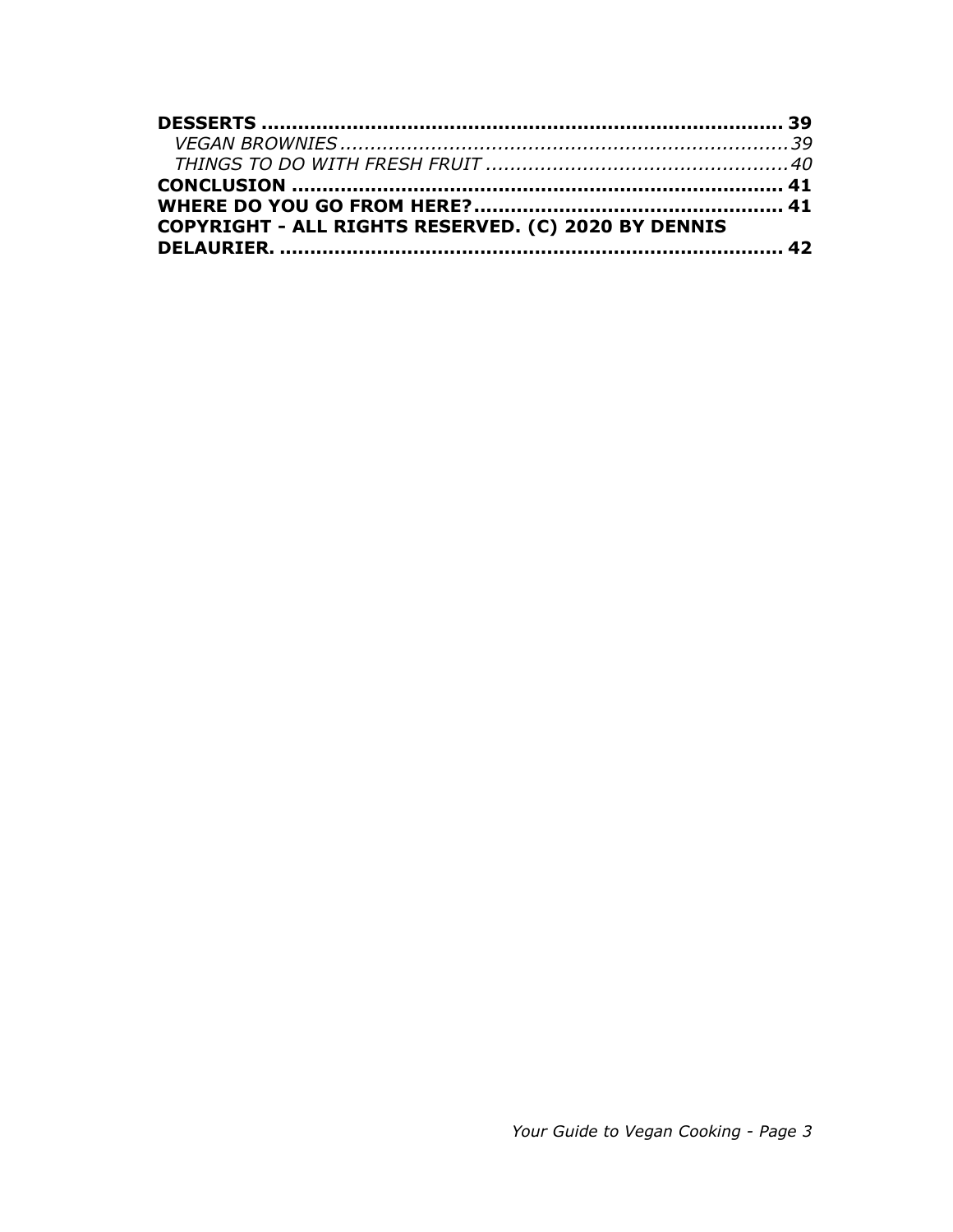# <span id="page-3-0"></span>**INTRODUCTION: WHAT IS VEGAN COOKING?**

The people on our modern society are concerned with multiple issues. Health and the environment are two very big ones that are at the forefront. People want to eat well and lessen their environmental impact. Threats of global warming and obesity run are two of the biggest concerns.

Some people decide they want to tackle both at the same time. Making the choice to become a vegan is a decision that is made just as much for health reasons as well as environmental and ethical ones.

Vegan cooking is simply food that is prepared within the vegan specifications so that it supports that lifestyle.

# <span id="page-3-1"></span>**SO, WHAT DOES IT MEAN TO BE VEGAN. ANYWAY?**

Vegan is a subset of vegetarianism. There are several different types. Some vegetarians still drink milk and/or eat eggs. Not vegans. They are the strictest form and don't make allowance for ANY animal products in their diet.

It is by far the most challenging form because people take a lot of things for granted. Eggs and milk, for example, are common baking ingredients. So, substitutions need to be made if a vegan is going to be able to eat baked goods.

# <span id="page-3-2"></span>**WHAT MAKES FOOD VEGAN OR NOT?**

In order for food to be strictly vegan, it needs to adhere to certain criteria. It is important to note that there are a lot of hidden ingredients in foods. It is especially important to watch out for these if you are going to strive for a vegan diet.

- Vegans don't eat animal products or byproducts of animal products.
- They also don't consume things like milk and eggs.
- True vegans also don't eat fish.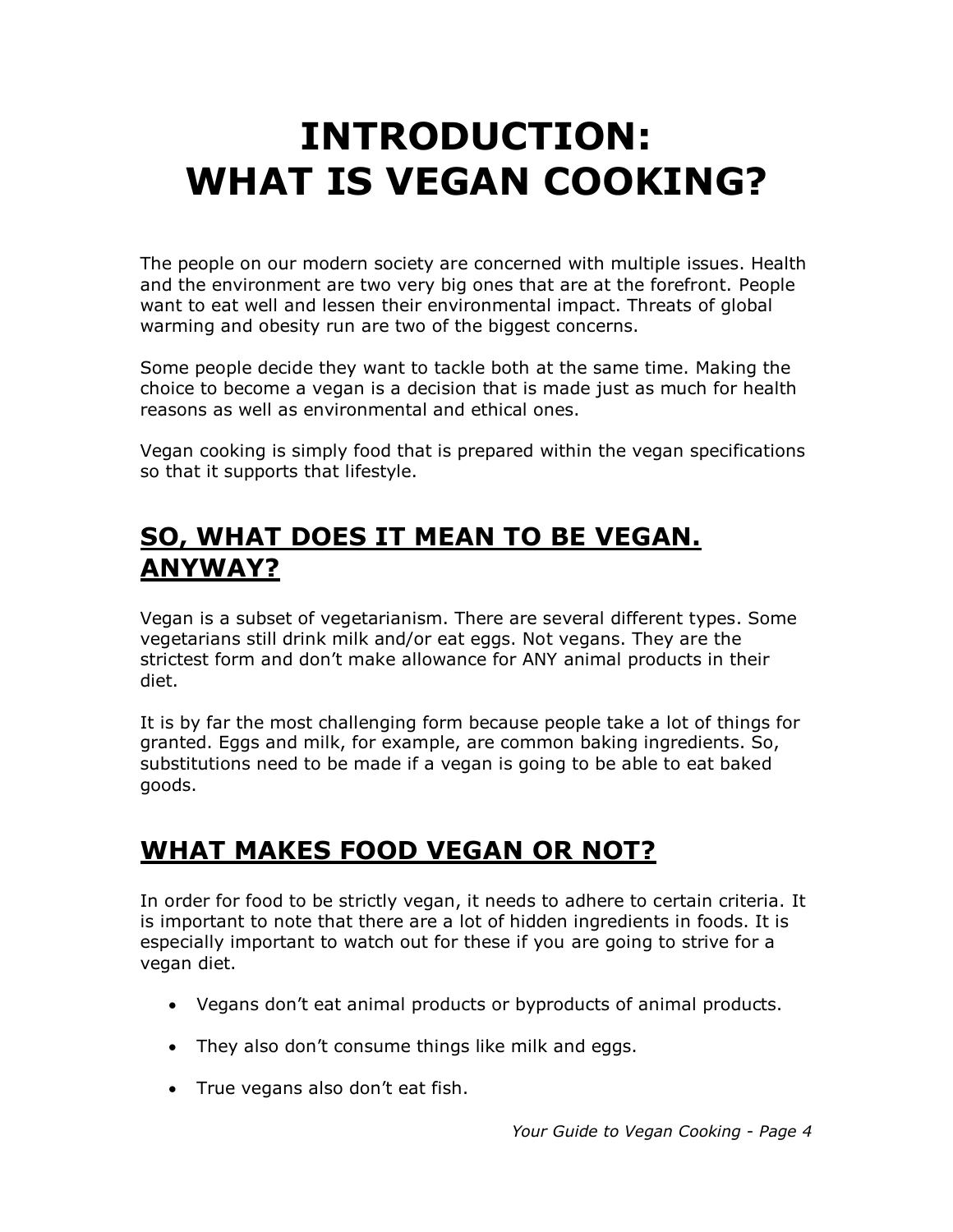- Don't forget that bees are an animal so vegans also can't eat honey, royal jelly, and bee pollen supplements.
- There are also plenty of hidden ingredients to look out for that tend to make their way into food including gelatin, lard, and whey.

If you are a new vegan, making all of these changes may seem overwhelming. But, after you've been eating and cooking the vegan way you'll be an old pro.

# <span id="page-4-0"></span>**WHAT THIS EBOOK WILL COVER**

There's no doubt that a vegetarian diet, particularly a vegan one, can be great for your health. However, with the popularity of health food stores due to the fact that many are looking to improve their health, it's easier than ever to enjoy a satisfying vegan diet. This eBook will teach you how to do that.

- The basics on how to cook vegan food the right way.
- An overview of typical ingredients used in vegan cooking.
- A list of hidden ingredients to avoid while eating a vegan diet.
- Also includes information on how to stock a complete vegan pantry so you can prepare vegan dishes everyday without a hassle.
- Will cover basic cooking techniques needed to create a variety of satisfying meals.
- How to put together a complete vegan meal while getting the right balance vitamins, minerals, and nutrients for your body.
- What to do if you have special nutritional needs such as those who have diabetes or high cholesterol.
- Recipes so you can get started cooking right away.

As you can see, there's a lot of information to take in on how to enjoy a vegan diet. This eBook is designed to teach you everything you need to know.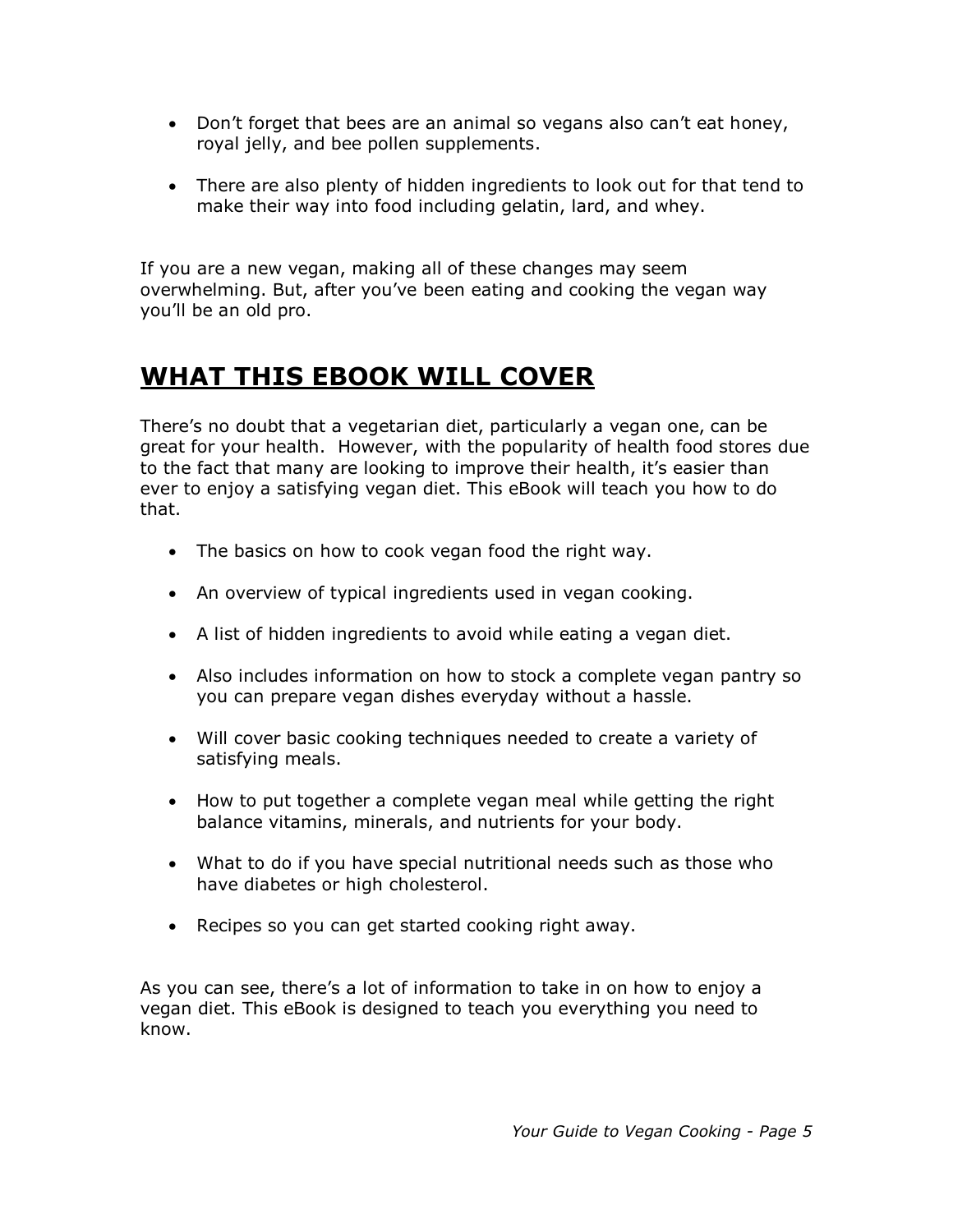# <span id="page-5-0"></span>**1. TYPICAL INGREDIENTS IN VEGAN COOKING**

As you know, vegan cooking is cooking that is done without meat, fish, eggs, or byproducts of any of these things. In order to support a vegan lifestyle, extra care needs to be taken to make sure that none of these ingredients makes it into the food.

We take certain things for granted, such as using eggs while baking. Well, eggs are not allowed during a vegan diet. And even though the vegan lifestyle is increasing in popularity, packaged vegan food are often hard to come by. To solve this problem, many vegans opt to do their own cooking.

This chapter will focus on several different kinds of ingredients. First, we'll learn how to replace milk and eggs with things that are vegan friendly. We'll also cover information on other ingredients that are used as well as animal byproducts to watch out for.

# <span id="page-5-1"></span>**REPLACING EGGS IN RECIPES**

As much as we'd like to avoid using eggs in our vegan recipes, it can be a challenge. In fact, this is one of the most difficult ingredients to replace. However, there are many options to choose from that will get the job done.

#### <span id="page-5-2"></span>**WHAT DO EGGS DO IN THE RECIPE?**

In certain recipes, eggs are almost essential. They bind ingredients together. They can be used to make baked goods rise and they also help make them light and fluffy. Another thing eggs do is to help the product form some structure and also provide extra moisture. They are especially useful while baking but are essential to certain savory dishes as well.

#### <span id="page-5-3"></span>**EGG REPLACEMENT OPTIONS**

Here is a list of some of the best egg replacement options out there. You can replace the eggs in any recipe using these options.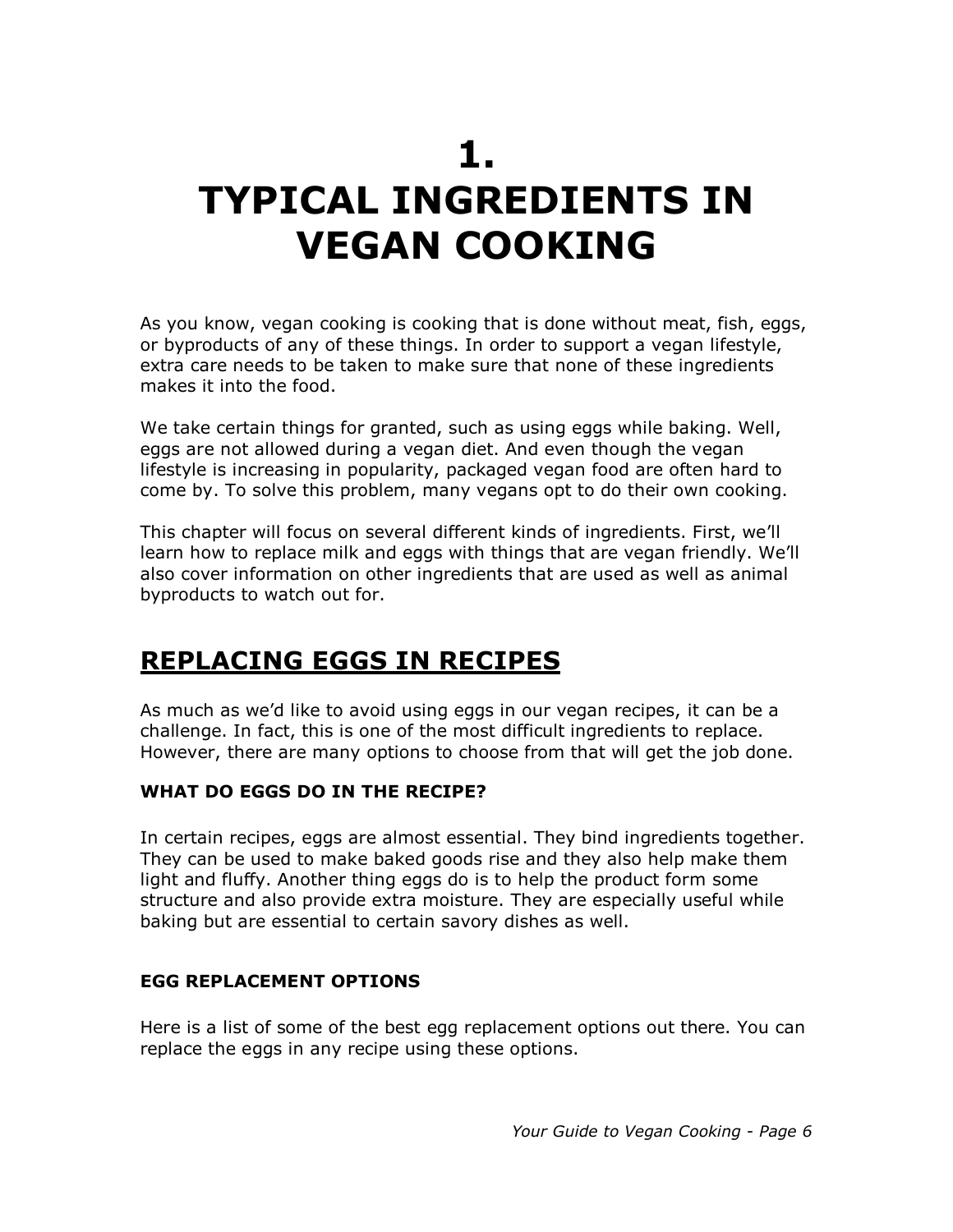#### *Use Pureed Bananas*

Pureed bananas are another effective egg substitute. Just place a rip banana in the blender and pulse until completely smooth and there are no lumps. A half of a regular sized banana is the equivalent of one egg.

The positive aspect of using bananas is that they are readily available. However, bananas have a distinct taste that won't work out in every recipe. For example, if you were trying to make peanut butter cookies, the banana flavor would alter the taste.

#### *Ground Flaxseeds*

It is best to purchase the flaxseeds whole and store them in the refrigerator. When it's time to use them, measure out 1 tablespoon of flaxseeds for every egg that you need to replace. Then, pulverize it in a blender or coffee grinder.

Transfer the flaxseeds to a bowl and add three tablespoons of water for each egg you need to replace. Add the water slowly while whisking vigorously. Whisk until the mixture takes on a gel-like quality.

Since flaxseeds are nutty tasting, this egg replacement works best when making things like whole grain breads, muffins, and pancakes. You may want to experiment to get a feel for the types of recipes you like this to be in.

#### *Egg Replacement Product*

There are several egg replacement products out on the market that are designed to be vegan friendly. Look at the packaging to make sure that it's vegan safe and that it doesn't contain any meat byproducts.

These egg replacement powders get mixed reviews. Some like them a lot, others don't. They're definitely convenient and good to have on hand. Once you get used to cooking vegan, you'll start to learn which foods taste best with it in it.

Since there are several brands on the market, it may take a while to find one that you're happiest with. When using, just follow the package instructions. They usually come in powder form. If you can't get it at the health food store, you can easily get it online.

#### *Try Tofu as an Egg Replacement*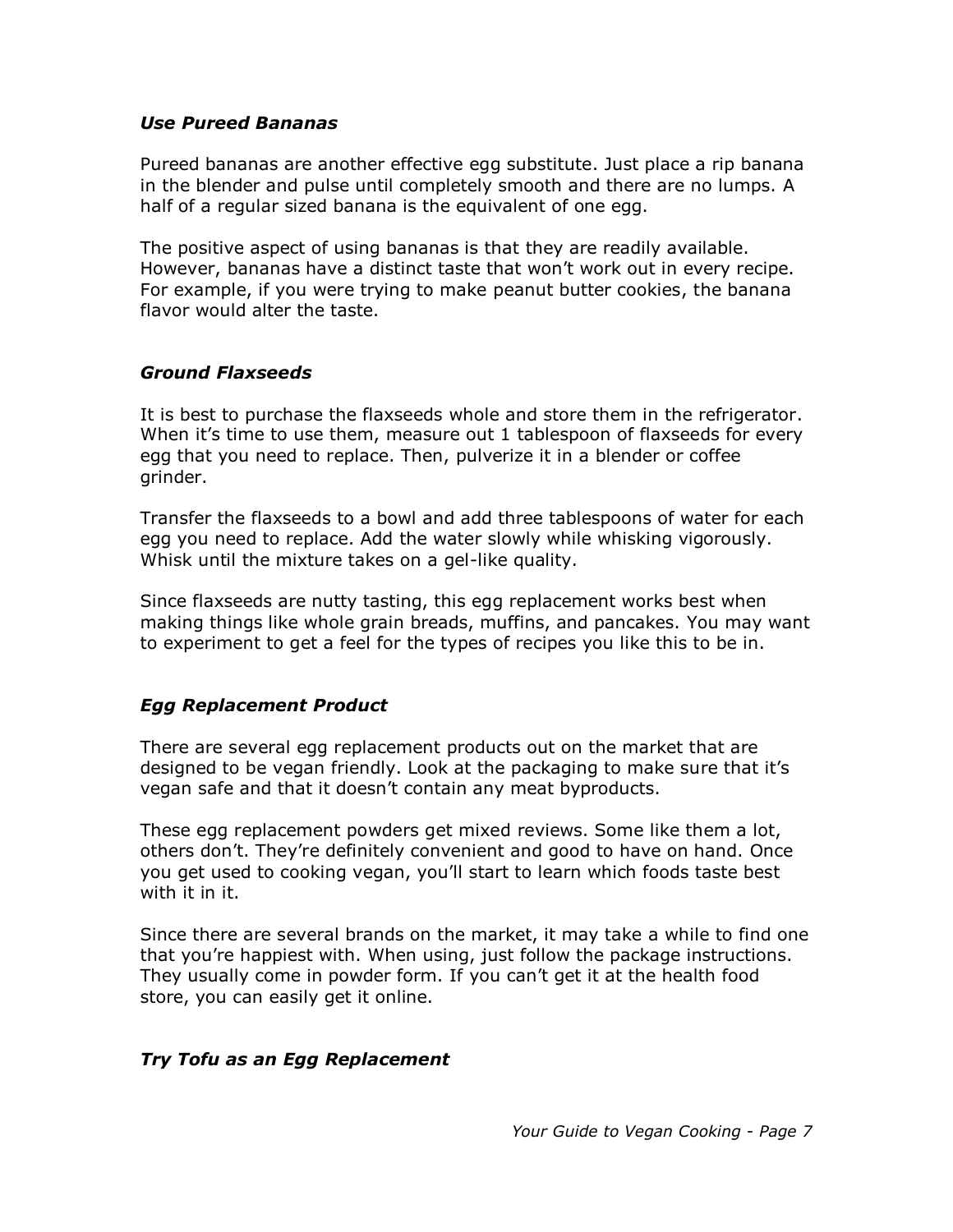Tofu is also another option you can try if you need to find a replacement product. You can try any form of tofu but this may take some experimentation. Silken tofu seems to yield the best results. You can also use unflavored soy yogurt in the same proportion with similar results.

The nice thing about tofu is that it blends well with most flavors. Flax seeds, for example, have that distinct nutty flavor. Tofu doesn't have a lot of flavor on its own, especially when paired with stronger ingredients. Another advantage is that it is widely available in most areas, even in the regular supermarkets.

To use, just take the tofu and blend it until smooth in the blender. Food processor also may work but it's important to make sure that there are no lumps and the texture is as smooth as possible. To replace one large egg, use ¼ cup of the blended mixture.

You'll need to do some experimenting to see which recipes work best with tofu as an egg substitute. It all depends on the kinds of recipes you try and your personal preferences.

#### *Using Flour and Other Leavening Agents*

You can also use pastes made from different kinds of flours and leavening agents to replace the eggs. The benefit is that most homes have these ingredients on hand. They also don't have flavor of their own like bananas and flaxseeds do. They can blend into the batter fairly well.

It may take some experimentation to get the proportions right. Here are some options:

- 1 tablespoon flour of any kind (try wheat flour, oat flour, or soy flour) and 1 tablespoon water for each egg.
- 1 tablespoon baking powder, 1 tablespoon flour, 2 tablespoons water for each egg.
- 2 tablespoons corn starch and 2 tablespoons water blended together also replaces one egg.

#### *Finding the Right Egg Substitute*

Again, as you try these different combinations, you'll get a feel for which egg substitutes work best for which recipes. As a suggestion you may want to start with one of your favorite foods and try different egg substitutes until the flavor and texture you desire are reached.

For example, if you want to make a batch of blueberry muffins, you can substitute the eggs for any one of these substitution options. Make a note of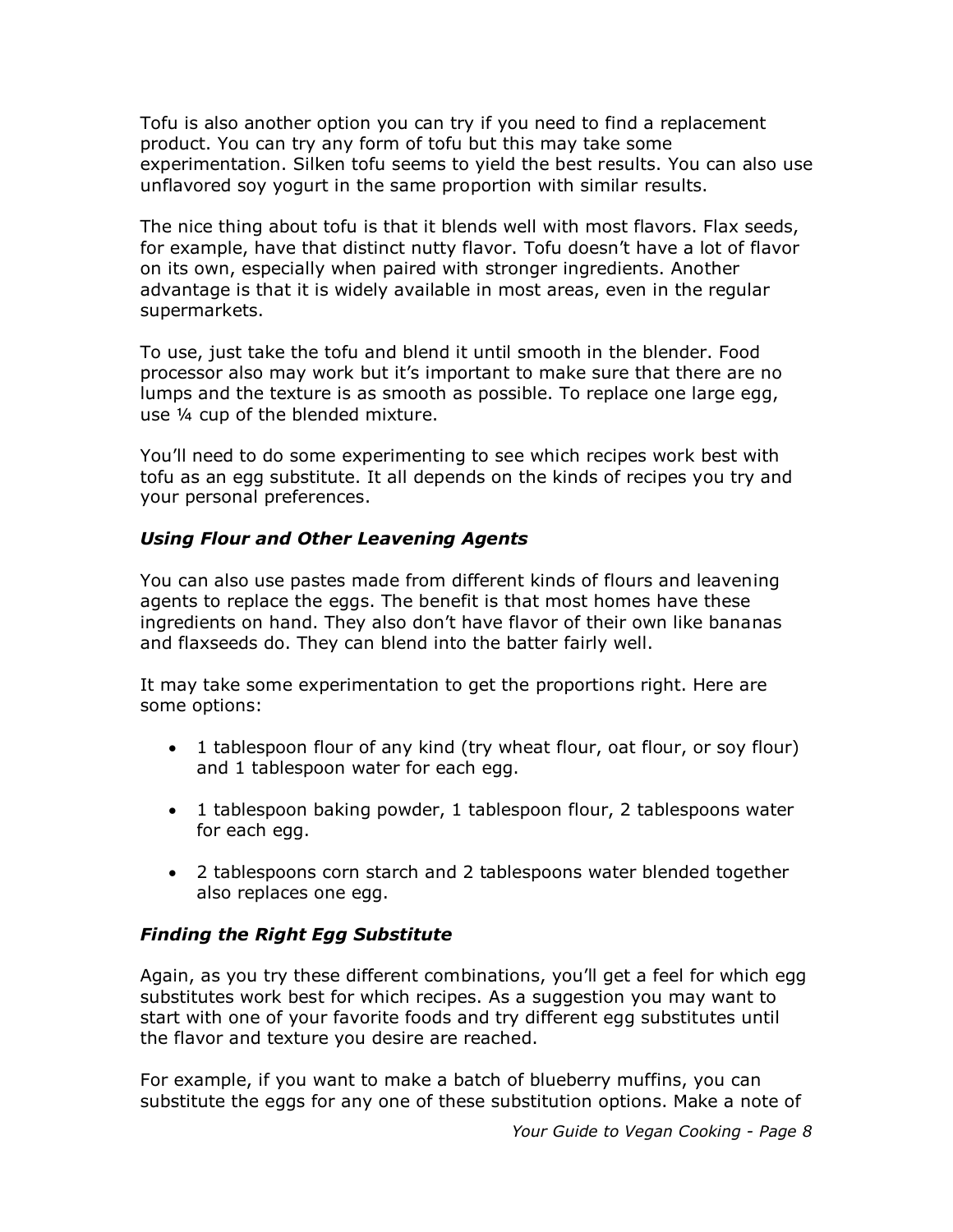how it tastes. Next time you make it, try another egg substitute. After trying several, think about which one was your favorite and stick with that. Pretty soon, you'll be able to tell at a glance which egg replacement products work best for certain kinds of recipes.

# <span id="page-8-0"></span>**REPLACING MILK IN RECIPES**

For a vegan, milk from any animal (sheep, cow, goat, etc) is also forbidden. It is also a very common ingredient when baking and cooking. It is also much easier to replace than eggs.

To replace milk in recipes, just substitute any of these vegan alternatives. For example, if the recipe calls for one cup of milk, use one cup of soy milk instead. Here are some alternative milk options:

**Soy milk**

Soy milk comes in a variety of flavors and is readily available. Flavors include vanilla, unsweetened, chocolate, and even egg nog. Some brands are thicker and creamier than others. You may need to do some experimenting before you find the brands you like the best. Unless it has a distinct flavoring, soy milk is fairly neutral and blends well in recipes. Soy milk is also rich in protein.

#### **Nut milks**

Nut milk beverages such as almond milk and hazelnut milk are also options. Unlike soy milk, these nut milks have a distinct flavor and may not work well in every recipe. There are sweetened and unsweetened varieties as well.

#### **Rice milk**

Rice milk also offers a great option to replace milk in recipes. It is also very mild tasting and blends well in recipes. However, it is important to note that rice milk typically doesn't contain a lot of protein so you may need to compensate for that during the day.

As you become familiar with the different flavors of these milk replacement products, you'll start to get a feel for which recipes will taste best with them.

# <span id="page-8-1"></span>**REPLACING BUTTERMILK IN RECIPES**

Buttermilk is also an important ingredient used in several different recipes. For a vegan, using traditional buttermilk is impossible since it is an animal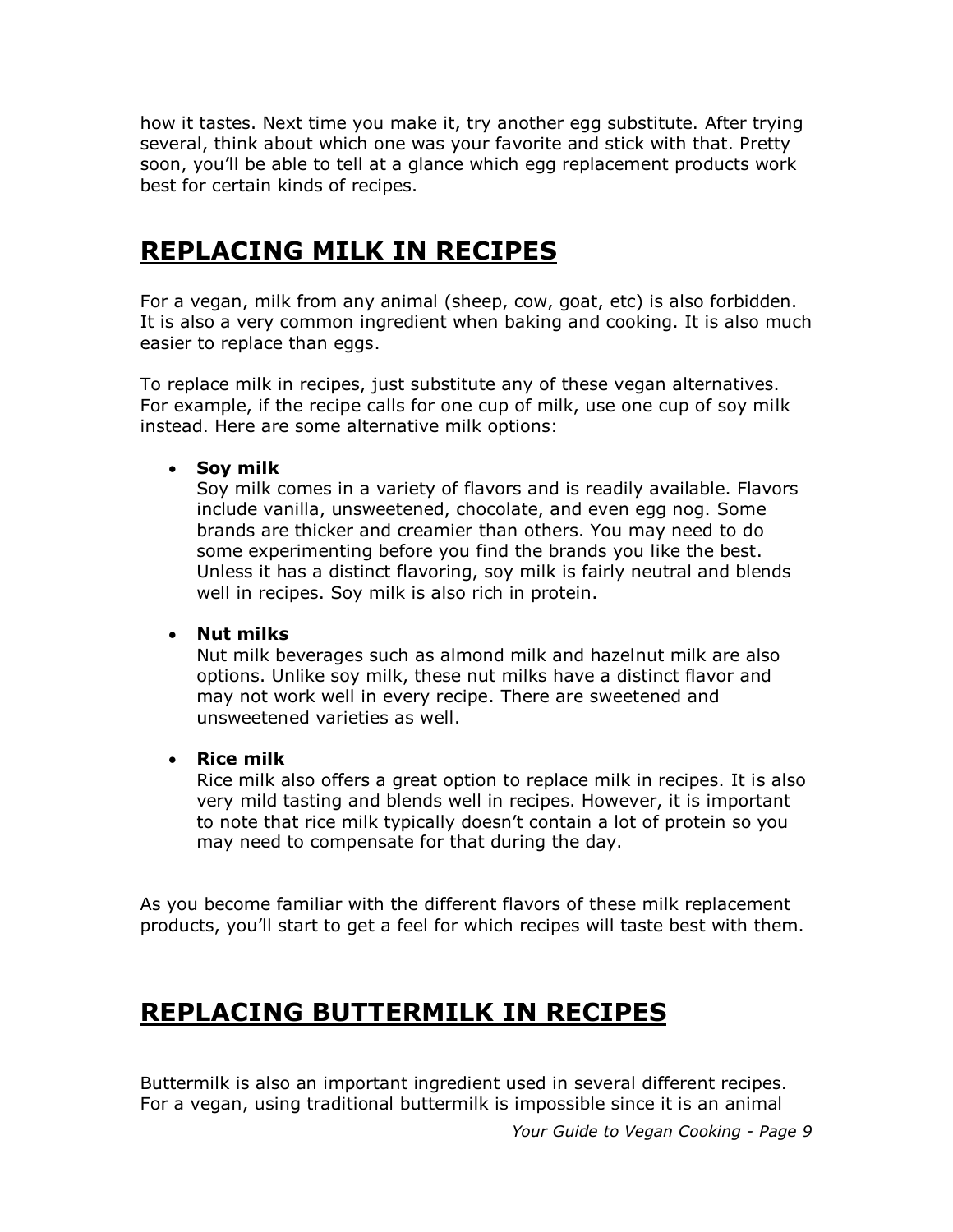product. Buttermilk is simply regular milk that has been cultured, which means that it has some good bacteria in it much like yogurt.

Luckily, you can easily make your own. The process is as follows. It makes one cup of vegan-friendly "buttermilk".

- 1. Measure one cup of soy milk in a glass pyrex measuring cup.
- 2. Measure out the same amount in soy milk.
- 3. Add 1 tablespoon of vinegar or lemon juice and mix.
- 4. Let it sit for about fifteen minutes before using it.

Soy milk works the best. Rice milk and nut milks don't work as well. The chemistry of soy milk is better suited.

# <span id="page-9-0"></span>**REPLACING BUTTER AND LARD IN RECIPES**

#### **Of all the things that are really not heart healthy it is oils.**

Butter is another important ingredient that a lot of recipes call for. There are several different things you can do in order to substitute it:

#### **Vegetable oil**

If the recipe calls for melted, or even solid, butter you can consider using vegetable oil instead. This, however, may alter the texture of the recipe a little so you will probably need to experiment.

#### **Shortening**

If you really need a solid fat to use in recipes you can use veganfriendly shortening. This is a manufactured product and filled with transfats, however. So, using it in moderation is best. Shortening isn't good for you at all! You can also find butter-flavored shortening where a butter flavor is required.

#### **Margarine**

This is another option that can replace butter or other solid fats, especially if you want something with a buttery flavor. However, margarine is also high in transfatty acids. Watch for transfat-free products, but even those may contain trace amounts of transfats.

#### **Reducing fat**

You can also reduce fat with fruit purees. For example, if the recipe calls for 1 cup of butter, you can try using  $\frac{1}{2}$  cup apple sauce and  $\frac{1}{2}$ cup vegan margarine or shortening. Other fruit purees you can use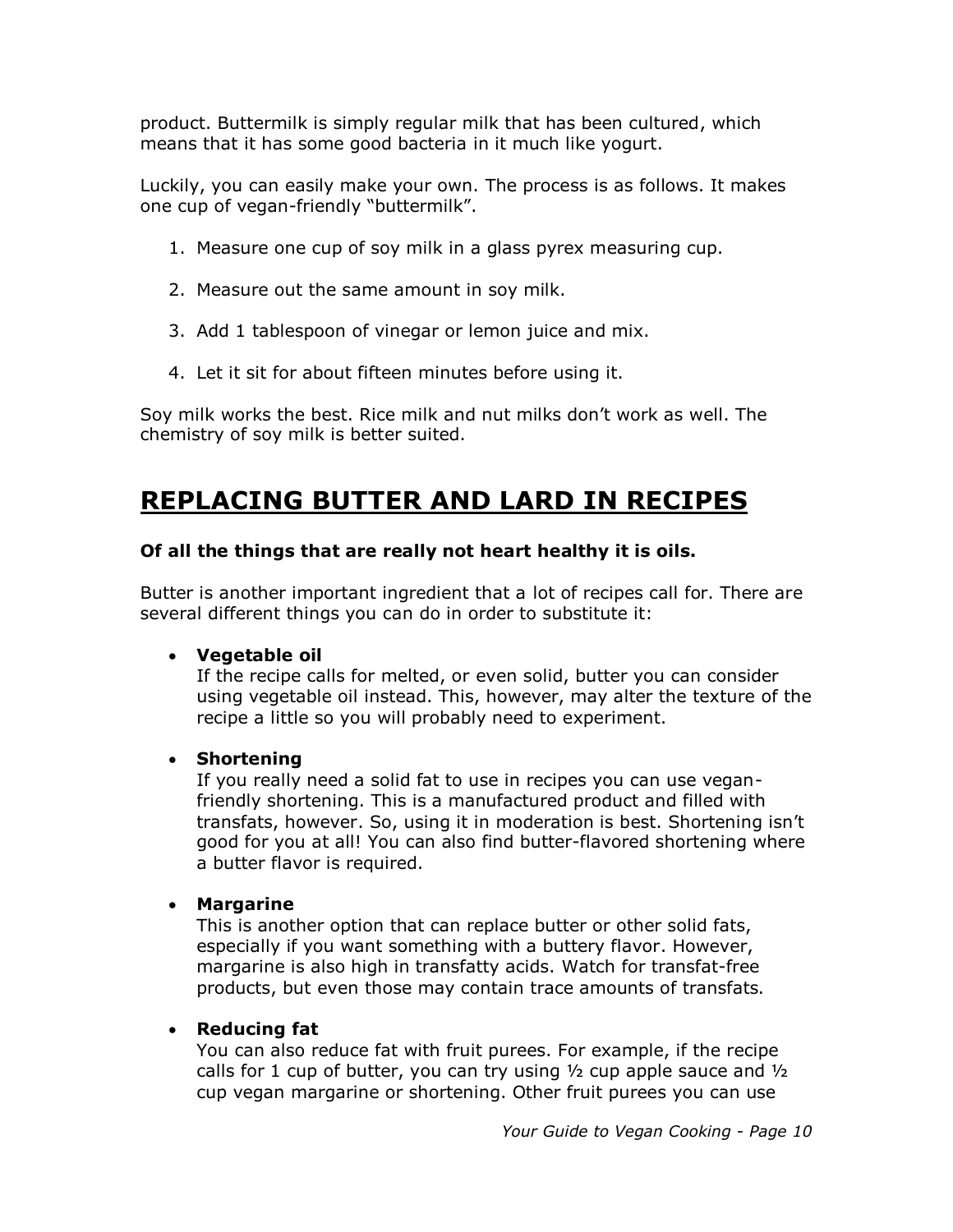include plum puree and banana puree. You may be able to find fruit puree fat replacement products in the store. Just make sure they are vegan friendly and that you follow the instructions for making a proper substitution. You may also want to try replacing all the fat in the recipe with fruit. However, this may alter the texture too much.

Always make sure that the butter replacement products are used in moderation. A diet that is high in fat and transfats is not a healthy diet. If you absolutely need them, just use them once in a while.

# <span id="page-10-0"></span>**COMMON INGREDIENTS USED IN VEGAN COOKING**

Vegan cooking is certainly an art. As illustrated in the previous section, ingredients such as milk, buttermilk, eggs, and butter are *almost* essential for certain recipes. But, as we explored, the substitutions are more than adequate. With that said, there are a lot of ingredients that a lot of vegan chefs find essential. Here's a rundown of some of the most common.

#### <span id="page-10-1"></span>**SOY PRODUCTS**

Soy is probably the most versatile plant out there, especially when it comes to creating healthy and protein rich vegan meals. Here is a list of some of the soy products that are out there:

#### **Soy milk**

This is readily available and can be found in several different flavors, such as vanilla and chocolate.

**Tofu**

Tofu comes in different levels of firmness such as extra firm, or soft.

**Tempeh**

Tempeh is a fermented product with a hearty, meaty texture that can be used in stir fries and other meals.

#### **Ground Meat replacement**

This soy food is a staple to some, because you can make meals such as Spaghetti Bolognese and vegan chili.

#### **Soy yogurt**

Contains the active cultures just like regular yogurt and comes in a variety of flavors.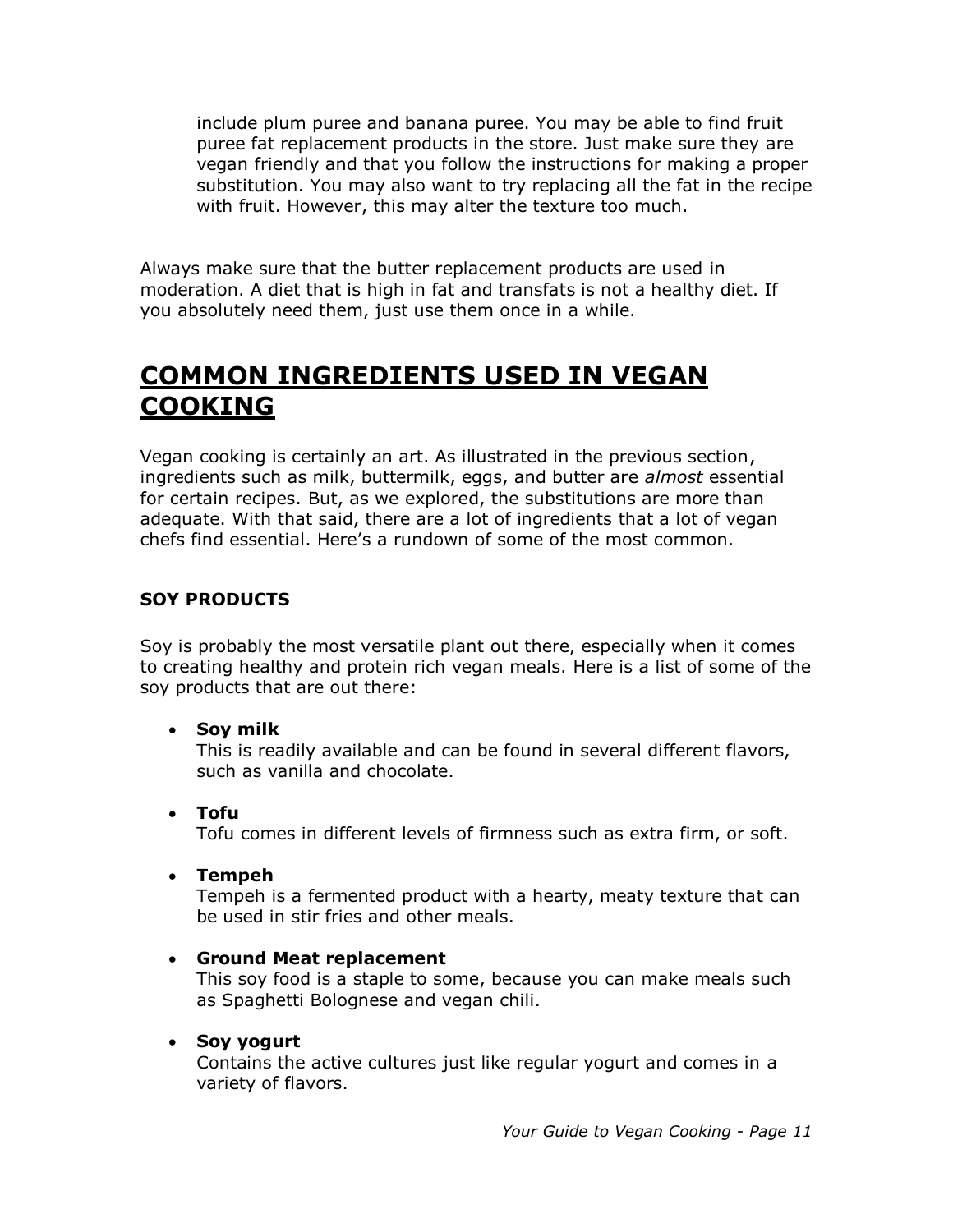**Miso** 

Miso is a fermented salty paste that is made from soy and is used as a popular, enzyme rich soup base.

#### **Tamari and Soy Sauce**

Both condiments are made from soy.

#### **Edemame**

These are the fresh soy beans and are excellent by themselves or in stir fries.

#### **Soy cheese**

Soy cheese even melts and has a similar texture as real cheese.

 **Soy sausage, hot dogs, and hamburger patties**  Vegans can enjoy breakfast sausage, hot dogs, and even hamburger patties.

#### **Soy "chicken"**

They come in a variety of forms such as patties, nuggets, etc.

#### **Soy protein powder**

Soy protein offers a great way to increase your daily protein intake. You can put a scoop in your morning smoothie, or add it to recipes such as pancakes and breads.

#### **Soy flour**

This is also a valuable product, particularly for baking.

There are a variety of soy products out there and this wasn't necessarily a complete list. It just illustrates the versatility of the food product. Look for soy products that are used from non-genetically modified soy beans.

But, soy foods have their critics. Some only like to use them in their "traditional" forms such as tofu, tempeh, miso, edemame, and tamari. Opponents of processed soy products are leery of the fact that they are designed to taste like meat or milk products which to them, defeats the purpose of being vegan. Plus, these foods tend to be highly processed which doesn't necessarily make them healthier. Whether or not you decide to use them is a decision that you should make after you weigh the pros and cons.

#### <span id="page-11-0"></span>**WHOLE GRAINS**

There are so many different kinds of whole grains out there, it is worthwhile to experiment. Grains are rich in vitamins, minerals, fiber, and other important nutrients. They even have protein, especially quinoa – an ancient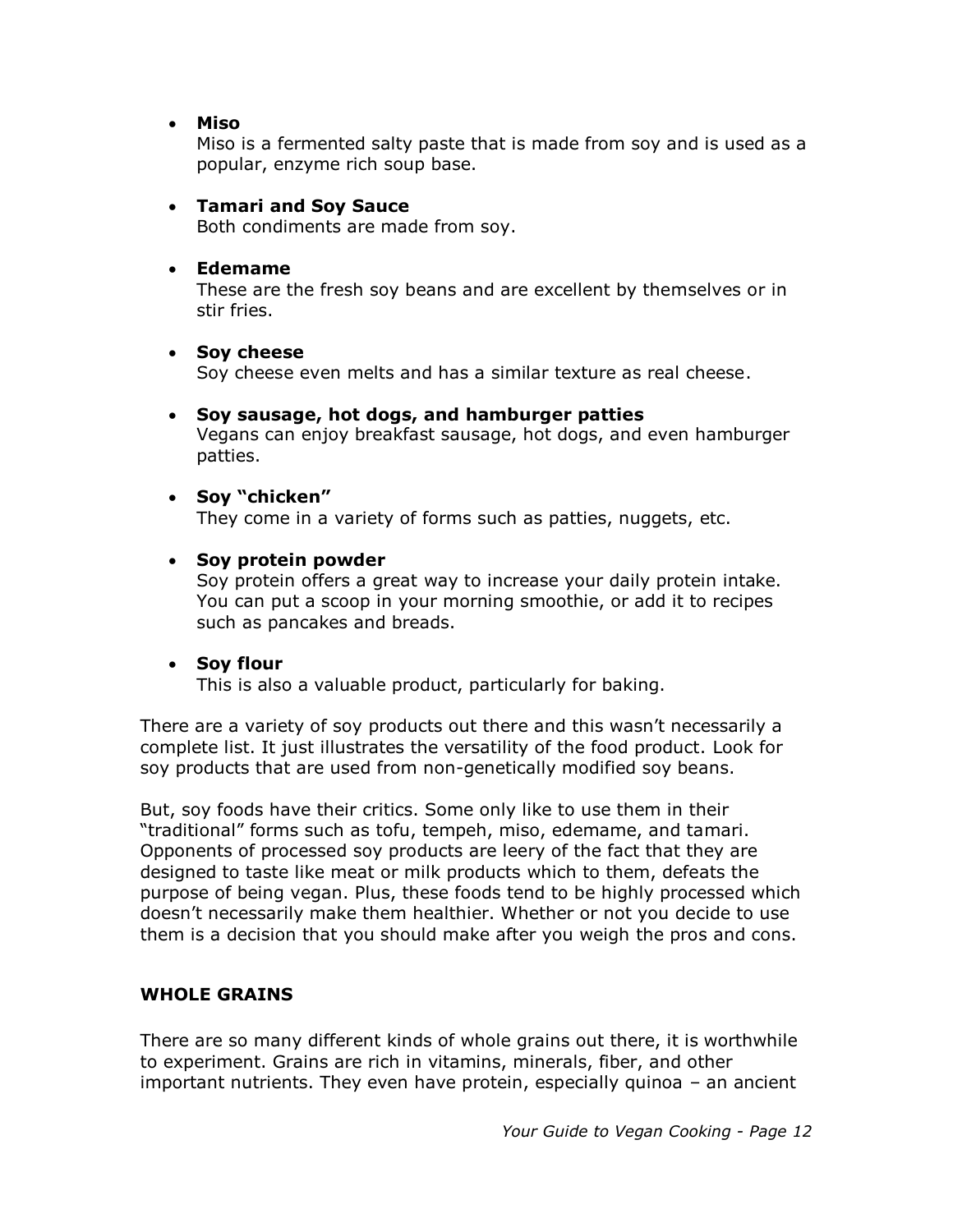grain that is especially protein rich. Here are some whole grain products to try:

- Rye
- Buckwheat
- Quinoa
- Wheat products
- Pasta
- Brown rice
- Oats

These can be ground into flour or used whole. They should form the backbone of a healthy vegan diet.

#### <span id="page-12-0"></span>**NUTS AND SEEDS**

These are another essential part of a healthy vegan diet. They are rich in vitamins and minerals as well as important nutrients like healthy fats. Here's a list of some nuts and seeds to try:

- Hazelnuts (filberts)
- Walnuts
- Sunflower seeds
- Pumpkin seeds
- Pecans
- Almonds
- Cashews
- Sesame seeds
- Poppy seeds
- Flax seeds
- Hemp seeds

You can include them in recipes and also eat them by themselves as a snack.

#### <span id="page-12-1"></span>**LEGUMES**

Legumes are an essential protein source to a vegan, especially when paired with whole grains. They need to be combined in this way in order to form a complete protein. When this is one of your main protein sources, it is important to remember to combine it.

Here are some examples. This list is by no means exhaustive:

- Chick peas (garbanzo beans)
- $\bullet$  Lentils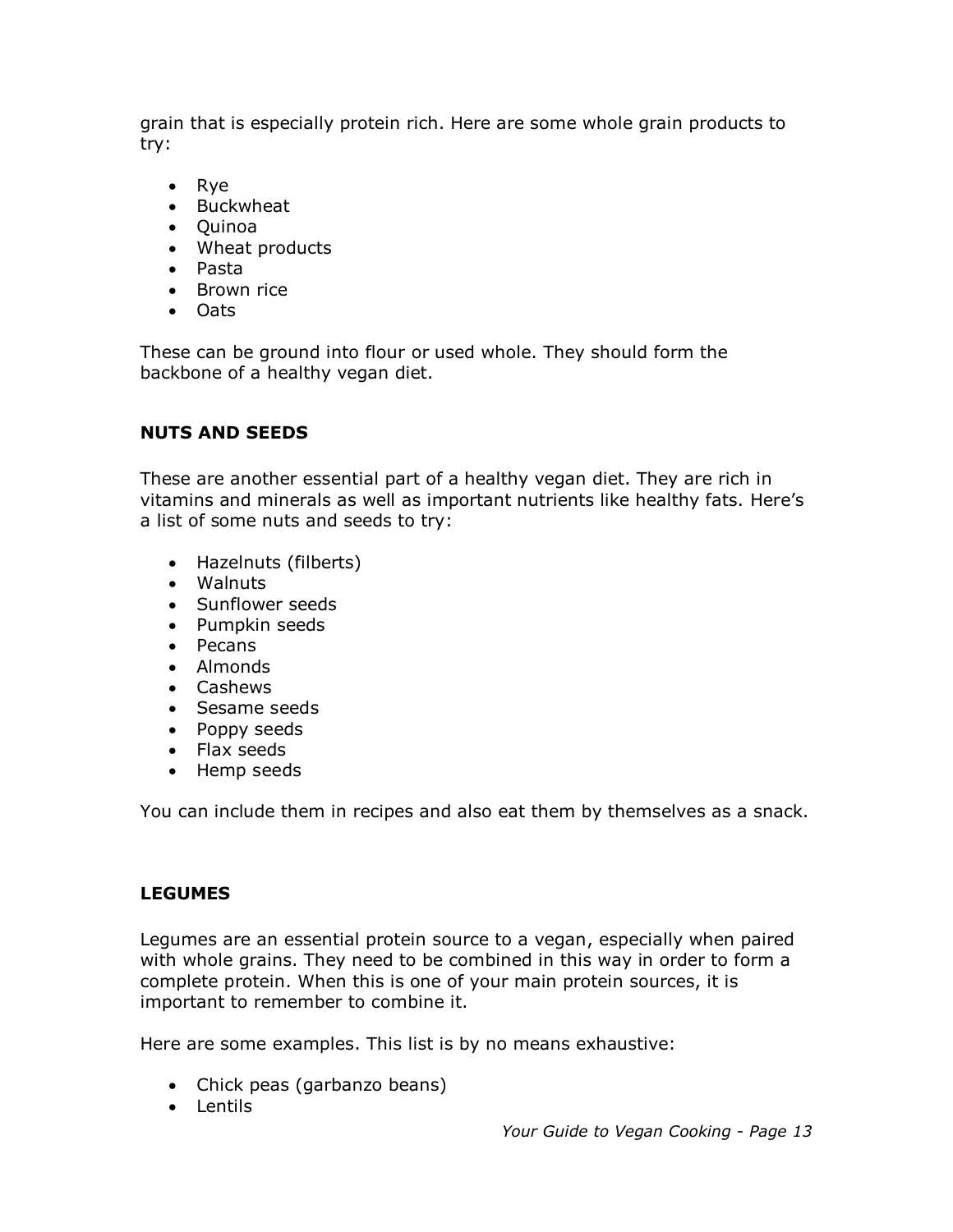- Kidney beans
- Black beans
- Cannelloni beans
- Northern beans
- Black eyed peas
- Split peas

You can find legumes in dried form, ground into flour, and canned. The dried form needs to be soaked overnight in order to soften it. The canned form is easy to use and great to have on hand. The flour is also a popular ingredient in baked foods and savory cooking.

#### <span id="page-13-0"></span>**FRUITS AND VEGETABLES**

Important for good health, fruits and vegetables add color and variety to your meals. As a vegan, your entire diet will be plant based so you need to get your vitamins, minerals, and nutrients from things like fruits and vegetables.

Look for organic produce whenever possible which makes them even healthier. Organic food is also better for the environment. Seasonal, local produce is also best because it helps support your local economy and tastes a lot fresher.

#### <span id="page-13-1"></span>**CANNED AND PACKAGED FOODS**

As the vegan diet increases in popularity, so does the availability of packaged, vegan friendly foods. What follows is a list of some of the things you can find.

- Breads
- Desserts
- Baked goods
- Snacks
- Vegan chocolate
- Canned goods
- Beverages
- Breakfast foods and cereals
- Etc…

The great thing is that you don't even need to go to a health food store to find a lot of these products. Yes, health food stores have a lot of vegan options, but you can even find vegan products in your regular supermarket.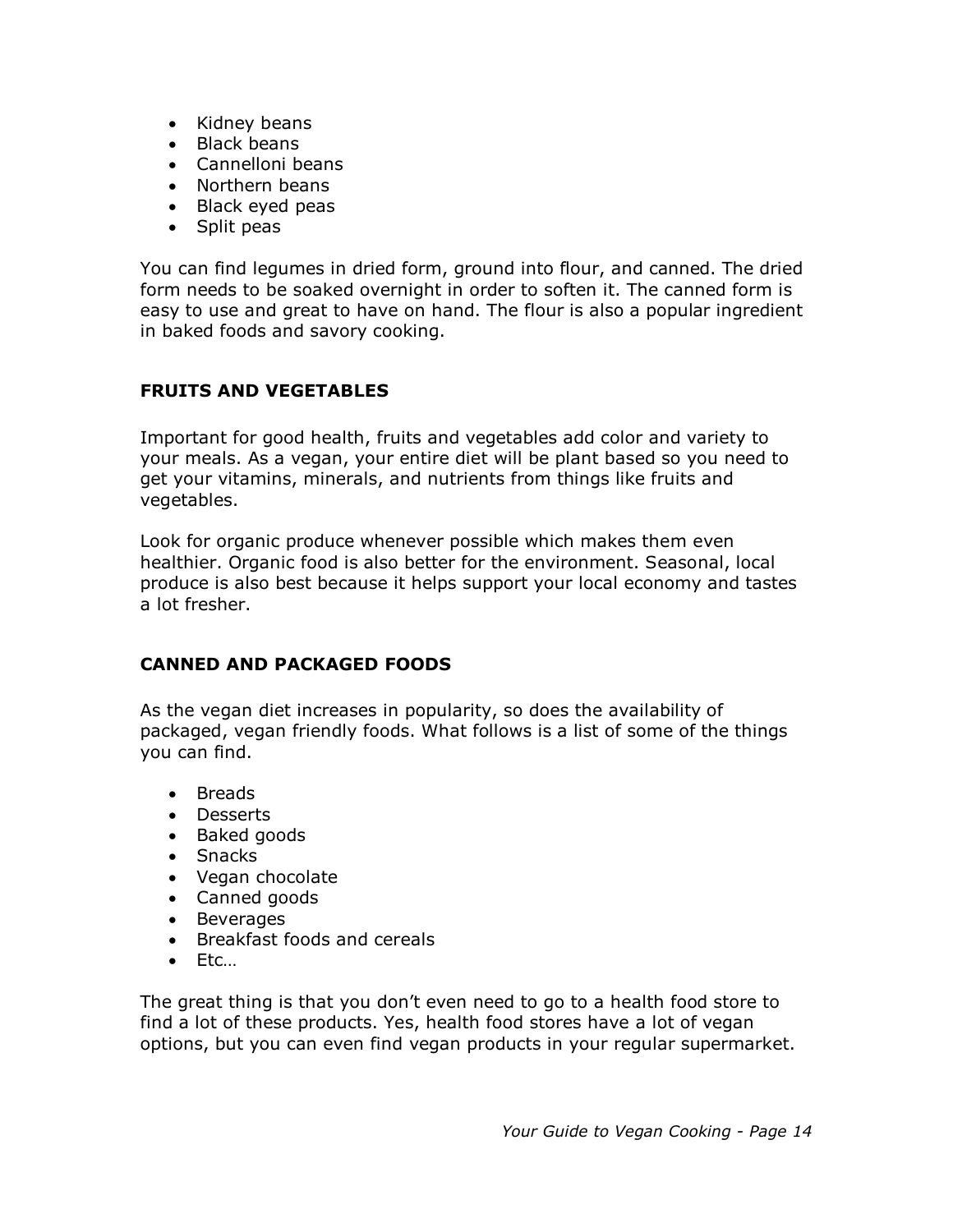# <span id="page-14-0"></span>**HIDDEN INGREDIENTS TO WATCH OUT FOR**

As mentioned in a previous section, there are often hidden ingredients in foods that are animal byproducts. A true vegan will take the extra step needed to investigate what these ingredients are and avoid them.

If it is a packaged food and it is listed as being vegan friendly, you can be fairly confident that the food doesn't have these ingredients in it. But, it is still a good idea to check.

What follows is a list of the ingredients to watch out for. There are two types of ingredients – those that are clearly from animal products, and those that may be from animal products or may be from plant derived products.

In the second category, the only way to really find out is by contacting the manufacturer of the food product. And if they don't know, consider not buying their product just to be safe.

#### <span id="page-14-1"></span>**HIDDEN INGREDIENTS FROM ANIMALS**

These ingredients are fairly common in foods so unless a product is labeled as vegan, you should really check the ingredients list to make sure they aren't included.

- **Albumin** comes from egg whites
- **Milk products -** includes whey protein powder, lactase, lactose, and things like milk and dried milk
- **Calcium Caseinate –** a fairly common additive
- **Calcium Stearate**  also another additive
- **Suet –** a type of animal fat
- **Tallow –** animal fat product is made from suet
- **Carmine**  a food additive that comes from insects
- **Lard –** a type of animal fat
- **Casein –** this is the protein that is in cheese
- **Gelatin –** from animals, a popular product found especially in jellies and desserts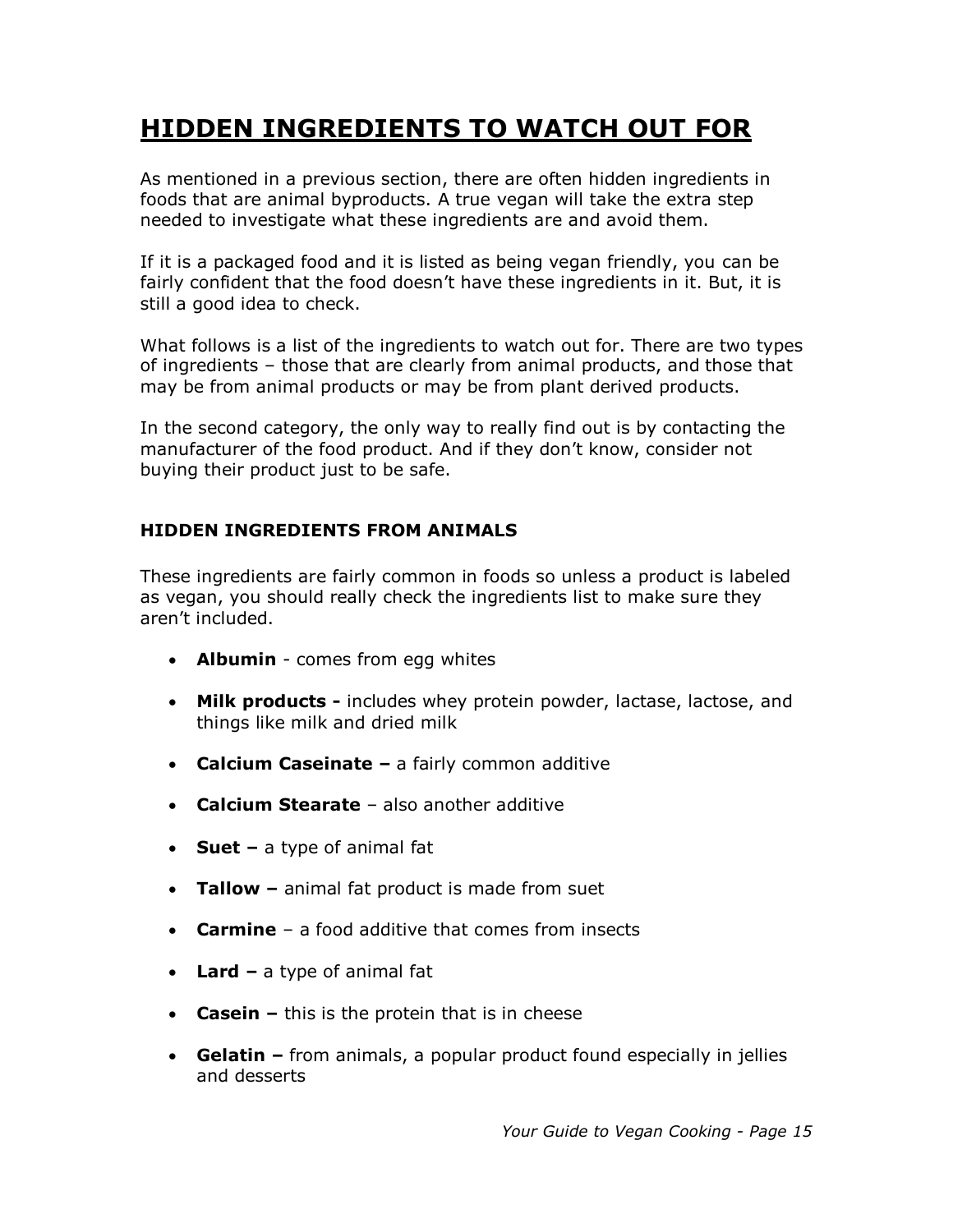Other common hidden ingredients from animals include:

- Cochineal
- Isinglass
- Muristic acid
- Oleic acid
- Palmitic acid
- Pancreatin
- Pepsin

Most of the above ingredients are typically used as additives in food. They have different purposes, depending on the food that it will go on.

#### <span id="page-15-0"></span>**INGREDIENTS THAT MAY BE FROM ANIMALS**

The following ingredients serve different functions in the food that they are in. Some are considered additives. Others emulsify foods and supply extra fats. However, just because it sounds like an animal ingredient, doesn't mean it is. They could be synthetically manufactured or come from plants. You'll need to check.

The ingredients include:

- Emulsifying agents
- Fatty acid
- Adipic acid
- Glyceride
- Glycerol
- Capric acid
- Lactic acid
- Magnesium stearate
- Monoglyceride
- Anything listed as "natural flavoring"
- Clarifying agents
- Disodium inosinate
- Glyceride
- Glycerol
- Stearic acid
- Diglyceride
- Polysorbate
- Sodium stearoyl lactylate

Yes, some of those ingredients are hard to say – some of them don't even sound like food! They all have different purposes in the foods that we eat on a daily basis, even foods that we don't think to consider. The point is that if you want to live a truly vegan lifestyle, it is worth the extra step to follow up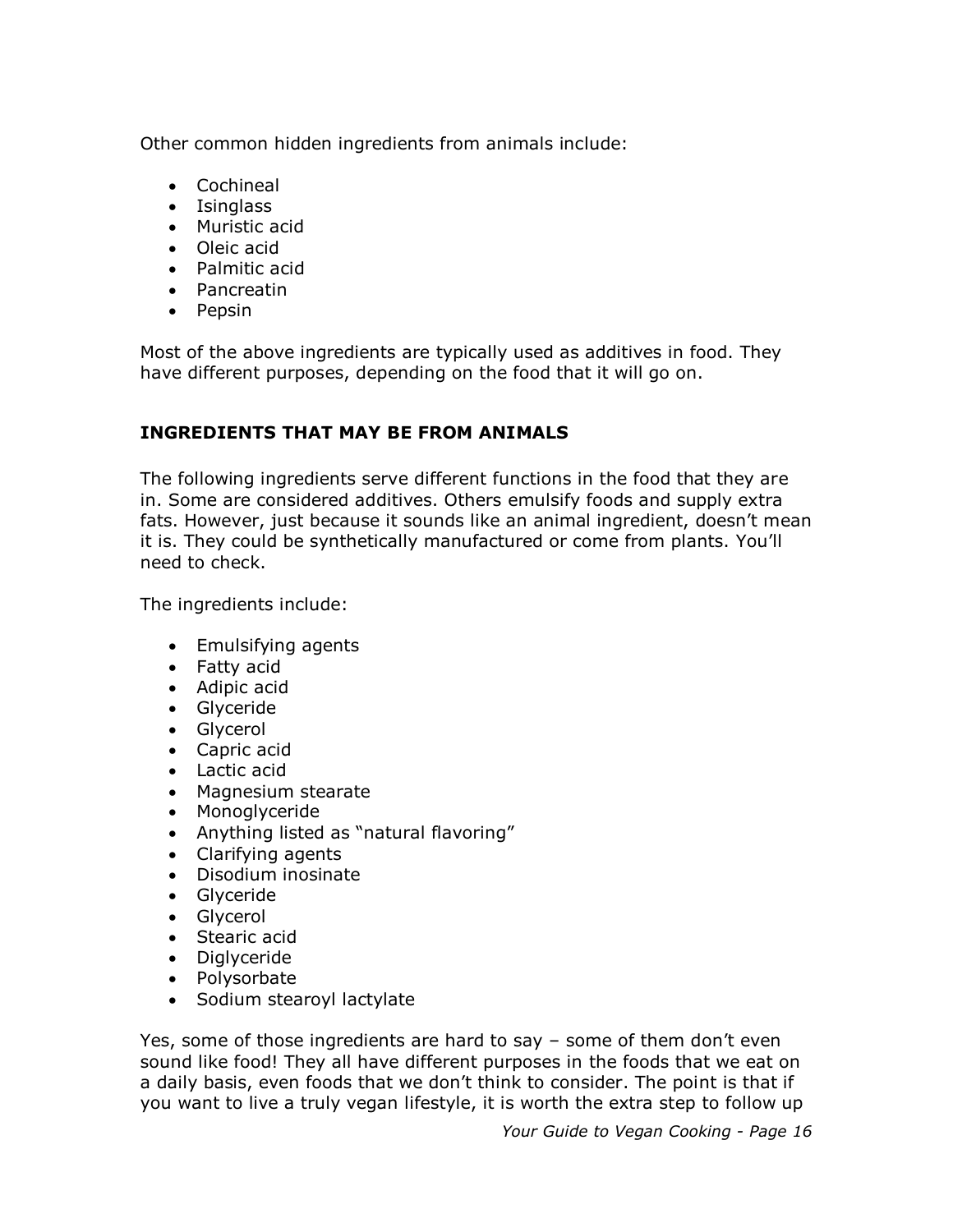and determine if your favorite foods use the animal versions of these ingredients.

However, it is important to understand that the ingredients mentioned in this section can be found in almost everything. If you try to focus too much on it, it may get too overwhelming. It is important to find a good balance between wanted to be a strict vegan and living a fulfilling life. If things go too far, it could affect your health in a negative way from the stress.

Being a vegan is definitely a lifestyle commitment. Learning about the foods you need to eat, how to make vegan friendly substitutions while baking and cooking, and all about the ingredients you may want to avoid are all necessary part of embracing the vegan lifestyle.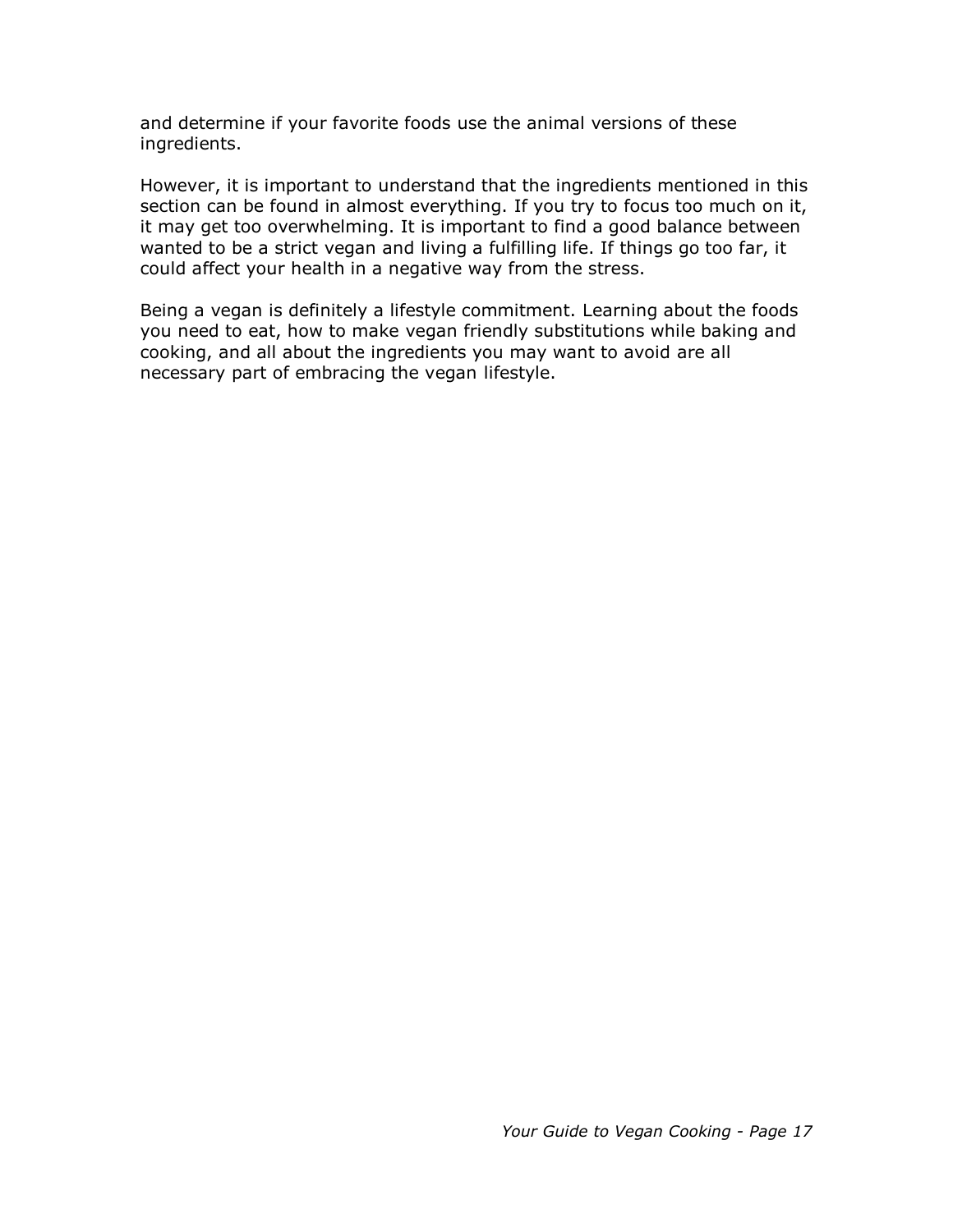# <span id="page-17-0"></span>**2 SETTING UP THE VEGAN PANTRY**

Setting up your pantry is an essential step to being able to easily create meals on a whim. For people who have been vegetarians all their lives, setting up the pantry will not be a struggle. However, if you've just recently converted to a vegan, you'll probably need to start from scratch. You may have some ingredients on hand, but most of your pantry may not be vegan friendly.

Of course, this list will not include perishable items such as fruits and vegetables. However, even some perishable items, such as certain brands of tofu, soy milk, rice milk, almond milk, etc can be stored on the shelves and not in the refrigerator because of the special packaging.

# <span id="page-17-1"></span>**STEP ONE: TAKE INVENTORY**

The first step to building a vegan pantry is to take inventory of what you have. This step is mostly for those who have just become vegans. However, if you have been vegan for a while, you will also benefit from this. The goal is to go through and think about everything that you have and determine if it supports the vegan lifestyle.

You may also want to look at the ingredients lists of all your packaged foods to determine if any of the hidden ingredients listed in the previous chapter exist. Even if you have been vegan for a while, you may still find some foods in your pantry that you should not have there.

If you do find a lot of foods to get rid of and they have not been opened, do not throw them away. Give them away to a local food pantry. Just because you will not eat them does not mean that someone will not benefit from them and appreciate having something to eat.

# <span id="page-17-2"></span>**STEP TWO: STOCK THE ESSENTIALS**

It isn't entirely necessary to have a large pantry filled with tons of ingredients and packaged foods. All you need to do is sit and think about the things that are really important to you. If you don't bake that often, for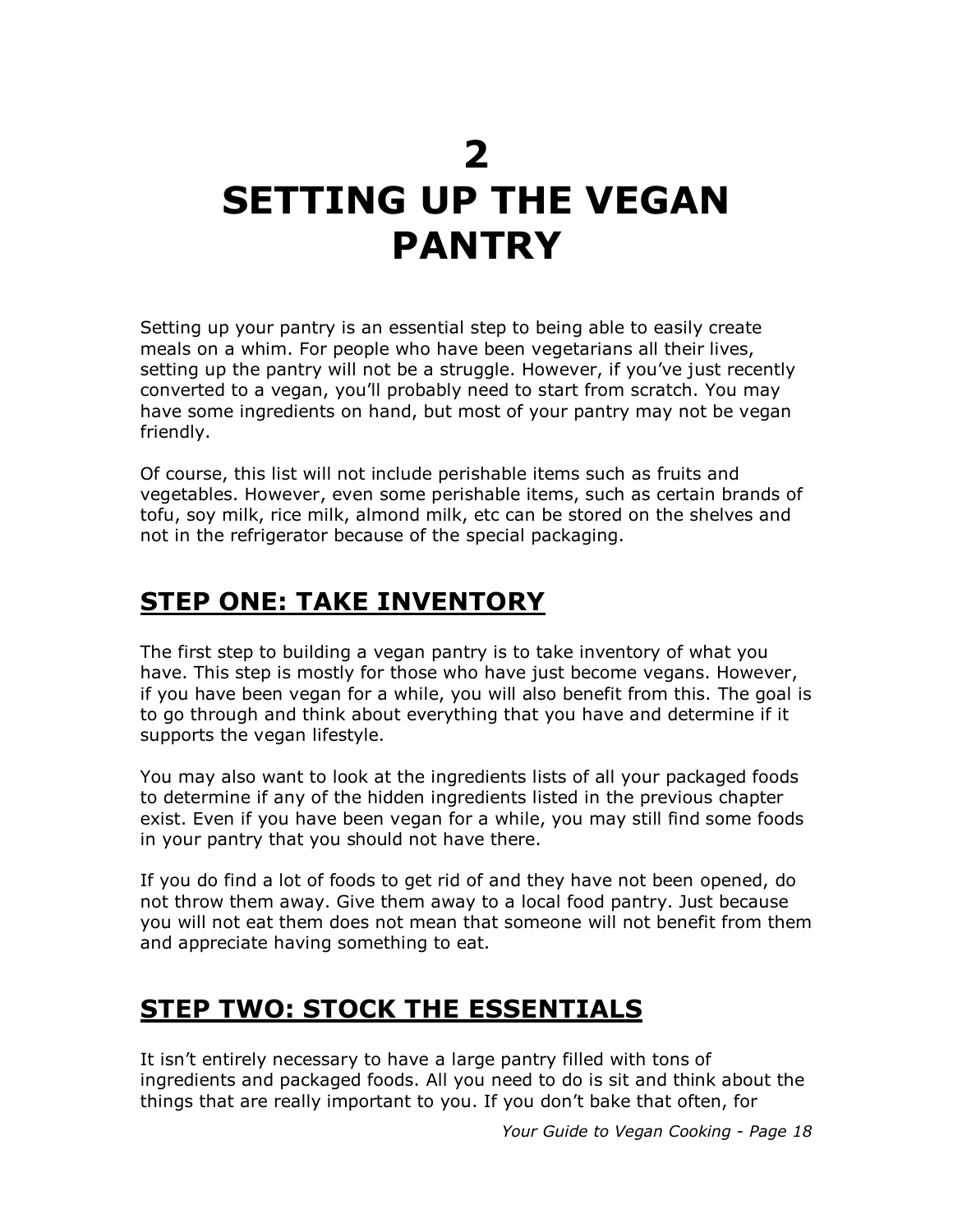example, don't bother buying baking supplies until you really need them. If you are the type of person who loves cereal and has a few bowls a day, you may want to keep packages of nut milk, soy milk, rice milk, and extra cereal in your pantry so you don't need to run to the store all the time.

Once you figure out what you need and what your eating preferences are then you can start buying things to put in your pantry. If you do not take the extra time to think about what you need, you'll end up purchasing things you won't eat. Then, the food will go to waste. Just stock the essentials and if you need other things, you can buy them as you go along.

# <span id="page-18-0"></span>**STEP THREE: PURCHASE ANY EXTRAS**

It can be expensive to stock your pantry all at once. There are certain ingredients that you may need once in a while, such as tomato sauce and other items. It isn't important to buy some of these extras at first. You can add to your pantry gradually as you go shopping or as you realize you need them.

In general, it is nice to have the ingredients on hand to make a few simple meals such as pasta dishes, soups, and grain and legume dinners such as rice and beans. Think about the kinds of foods you like to eat and purchase the extra ingredients to have them on hand.

If you are on a tight budget, you can take care of these items as you go along. Plan your meals in advance and write out a shopping list. You can buy these extras at the beginning of the week and store them as you buy them.

# <span id="page-18-1"></span>**AN EXAMPLE OF A VEGAN PANTRY**

Even though pantries may differ from household to household, it will be helpful to view a sample pantry. You can use this as a starting point while trying to figure out how to stock yours, or you can take this list to the store and start shopping! It's up to you.

It may help to think of your pantry in terms of categories such as breakfast items, snacks, etc. Here's a rough list:

#### <span id="page-18-2"></span>**BREAKFAST ITEMS**

- Whole grain hot cereals such as oatmeal or cream of wheat
- Cold cereals to eat with soy milk, nut milk, or rice milk
- Vegan friendly pancake mixes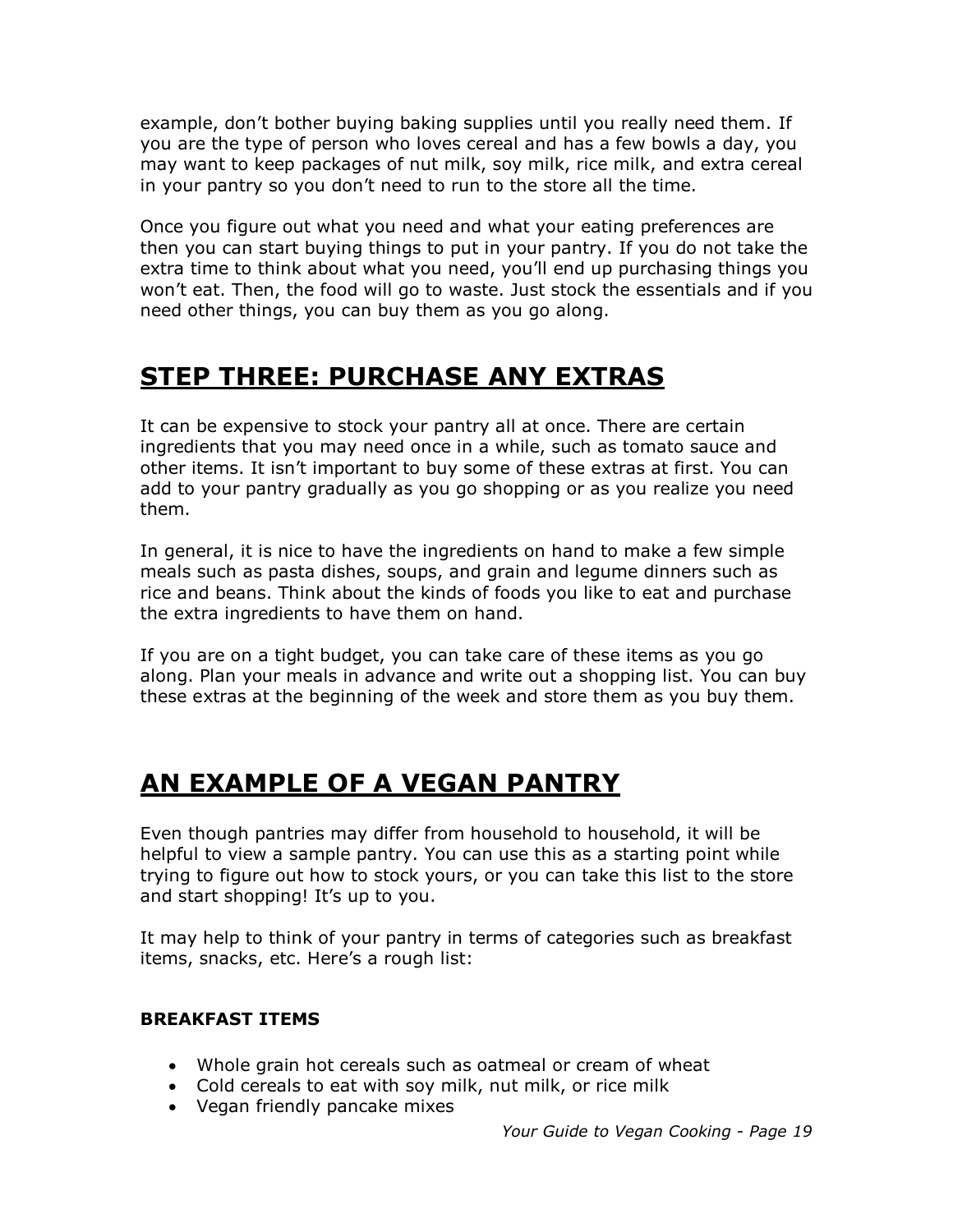Vegan baked goods such as muffins

#### <span id="page-19-0"></span>**SNACKS**

- A variety of healthy snack items such as granola bars
- Vegan treats such as cookies and cakes
- Crackers and other baked items

#### <span id="page-19-1"></span>**MISC. ITEMS**

- Nut milk, soy milk, rice milk, and tofu in special packaging to help it store in the pantry and stay fresh longer
- Canned soups, soup mixes, and other boxed meal products such as vegan macaroni and cheese
- Nuts and seeds such as almonds, sesame seeds, sunflower seeds, and pecans.
- $\bullet$  Pasta look for whole wheat varieties
- Items like spaghetti sauce, capers, pickles, extra ketchup, salad dressings, etc

#### <span id="page-19-2"></span>**GRAIN PRODUCTS**

These are just a few examples. Buy things that are in accordance with your preferences

- Whole wheat rice
- Buckwheat flour
- Wheat flour
- Quinoa

#### <span id="page-19-3"></span>**CONDIMENTS - TRY TO USE A MINIMUM OF OILS**

- One vegetable oil to cook with
- At least one kind of flavorful oil such as cold pressed olive oil or roasted sesame oil
- Tamara and/ or soy sauce
- Vinegar you can keep several kinds on hand such as balsamic, rice wine, and red wine vinegar
- Salt, pepper, and herbs and spices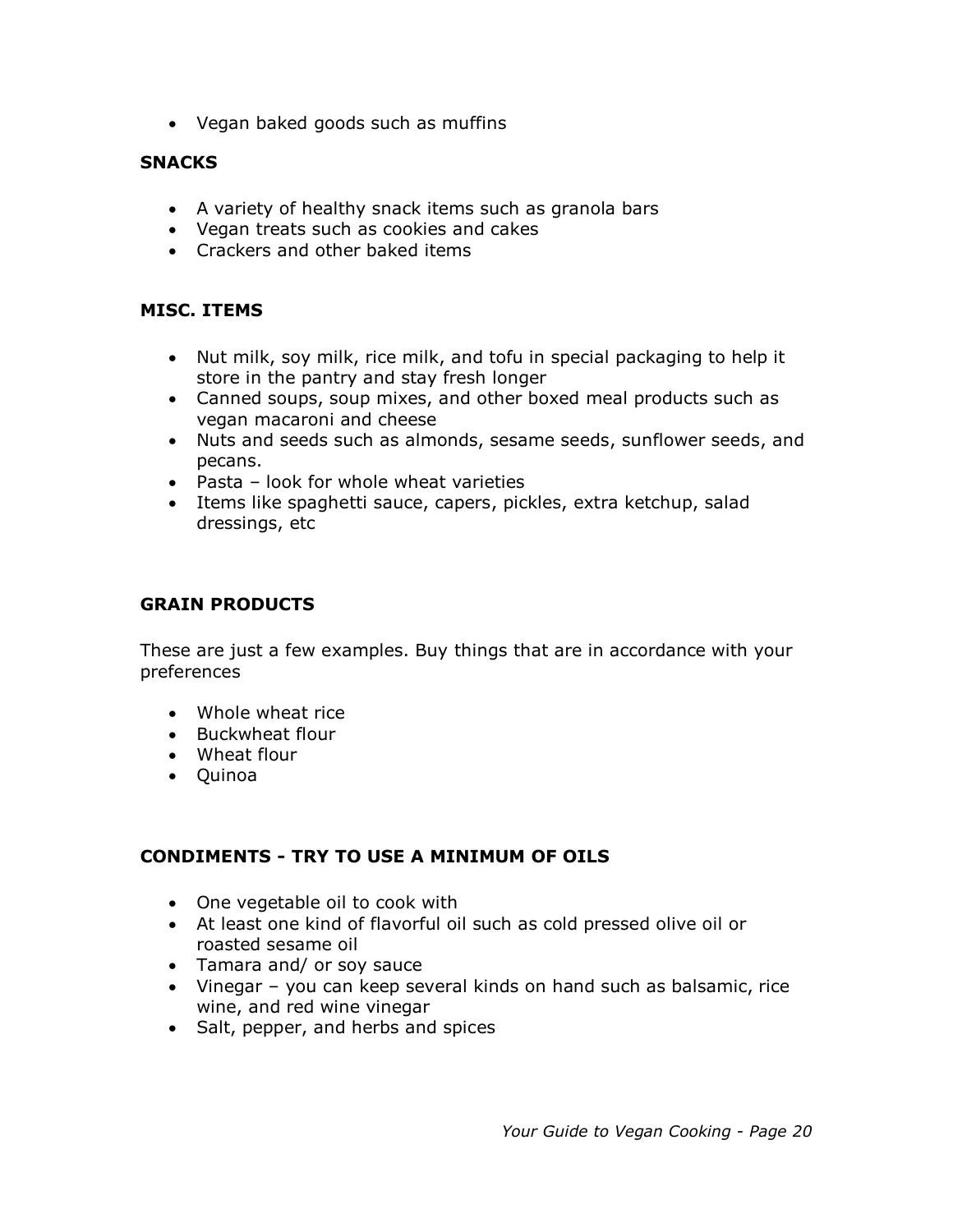#### <span id="page-20-0"></span>**BAKING ITEMS**

- Leavening agents such as yeast, baking powder, and baking soda
- Vegan friendly egg substitute
- Different kinds of flours
- Sugars and other sweetener products such as maple syrup and rice syrup

This list is just designed to be a jumping off point. It is almost impossible to come up with a blanket list because peoples' food preferences vary greatly. The approach most people like to take is to purchase things one at a time as you need them.

Remember to look at the ingredients, especially when you are buying packaged food. As we've explored, there are often hidden ingredients that are not vegan friendly where you would least expect them.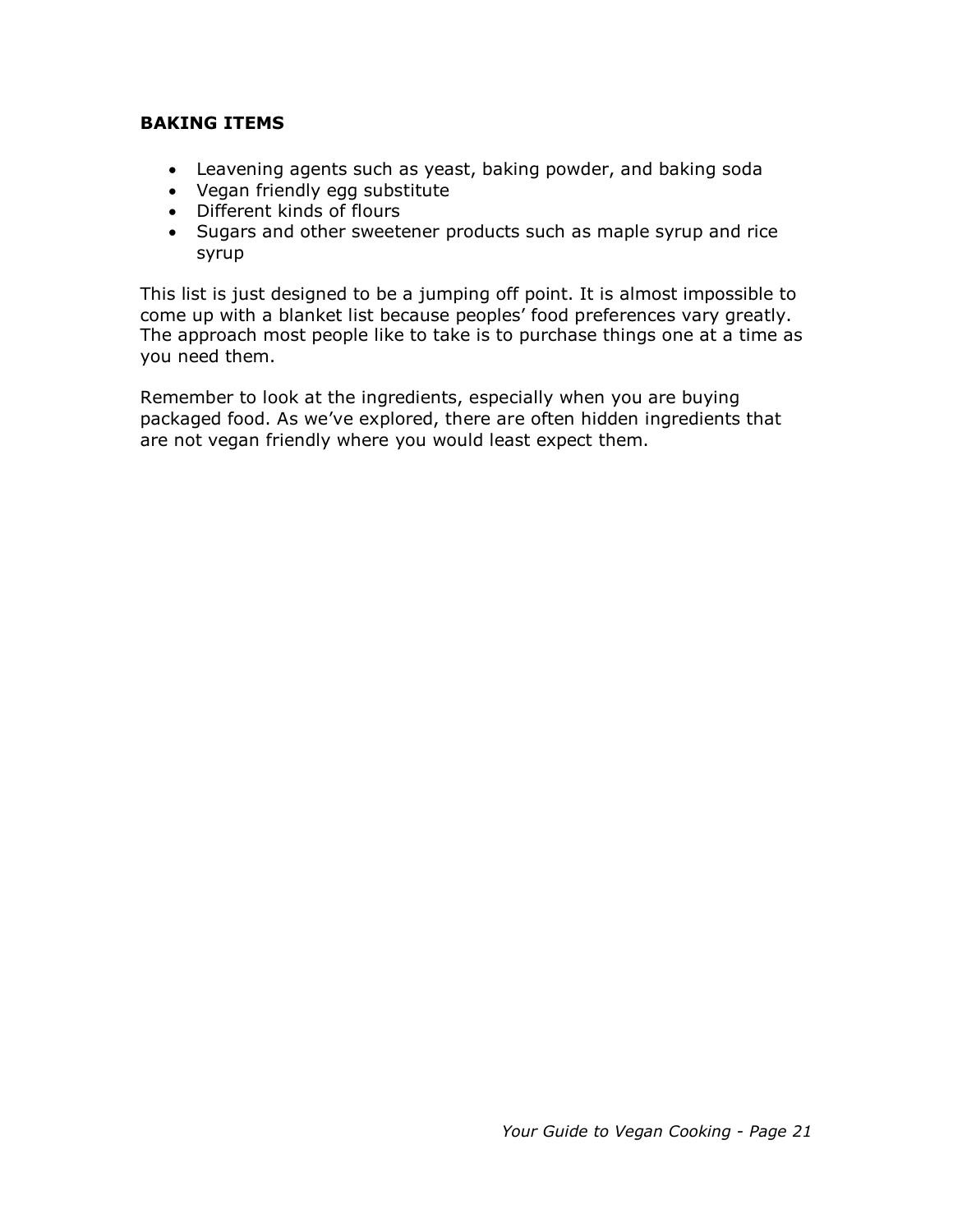# <span id="page-21-0"></span>**3 BASICS OF VEGAN COOKING**

So, we have spent some time thinking about some of the common ingredients that are usually included in vegan foods. We've learned how to stock the pantry and also find hidden ingredients in foods that vegans should not eat.

The next step is to actually learn how to cook.

If you already know how to cook, you can skip this chapter. But, I would recommend reading it anyway because there could be things in here you don't already know. To receive the proper instruction, you really should cook with someone who knows what they are doing, so you can learn from them.

Or better yet, you can take some cooking classes. Search around your area to see if you can find any vegan cooking classes that can give you a good introduction to some of the techniques.

Even though we will go over the techniques you need to know to put together a variety of foods in this chapter, it can be fun learning in a group environment.

Here is a basic list of some of the techniques you need:

- Setting up your kitchen
- How to follow a recipe
- Basic cooking techniques

People could spend a lifetime learning how to cook and not even scratch the surface. So, we'll go over some of the basic techniques. If you want to learn more, you should probably consider enrolling in a class.

# <span id="page-21-1"></span>**SETTING UP YOUR KITCHEN**

As mentioned in the previous chapter, stocking your pantry is an important piece of the vegan cooking puzzle. The other is to have a well equipped kitchen to cook a variety of recipes.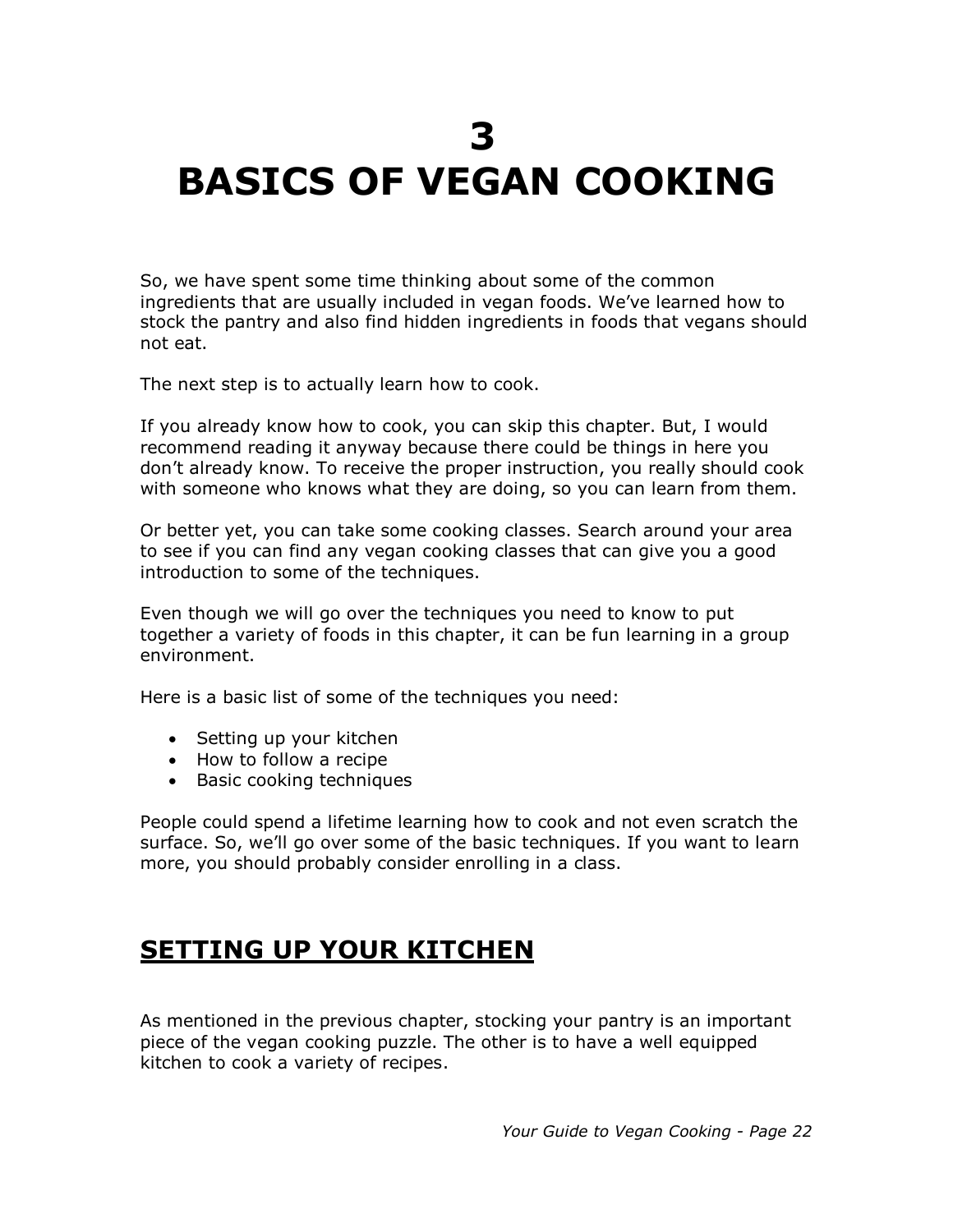Now, there are two types of chefs out there. Those who like to use a lot of gadgets, and those who don't. Most home cooks tend to fall somewhere in between.

Here's a list of some of the basic kitchen supplies you need to have on hand in order to be able to cook a variety of recipes. If you come across something that you want to make that calls for specialized equipment, you can either consider buying it or making a substitution.

- A good set of knives that include a bread knife and a chef's knife. Unless they are serrated, make sure you keep them sharp. You'll also want a large cutting board.
- An electric mixer. If you do a lot of baking, you may want to find an upright mixer that sits on your countertop.
- Various utensils such as a pair of sturdy thongs, a sieve, wooden spoons, rubber spatulas, and a sturdy wire whisk.
- A small toaster oven and a microwave
- A blender and/or a food processor.
- Optional, but nice to have on hand a submersion mixer, crockpot, ice cream maker, a bread maker if you can't do without fresh baked bread
- A good variety of pots, pans, baking dishes, and mixing bowls.

Some people make the mistake of buying everything at once. This is a mistake, especially if you're new to cooking. You'll start to understand your personal style.

# <span id="page-22-0"></span>**HOW TO FOLLOW RECIPES**

Learning how to follow recipes is a very important skill to learning how to cook. Most recipes are pretty straightforward. However, it is easy to take them for granted until something is going wrong. There are many handwritten recipes out there that leave out crucial ingredients without meaning to. If you come across a recipe like this, having a good knowledge of how recipes work can help you decode the missing ingredient.

If you are just learning how to cook, you'll be following recipes all the time. However, as you get more comfortable in the kitchen, you'll gradually start to lose your dependence of them.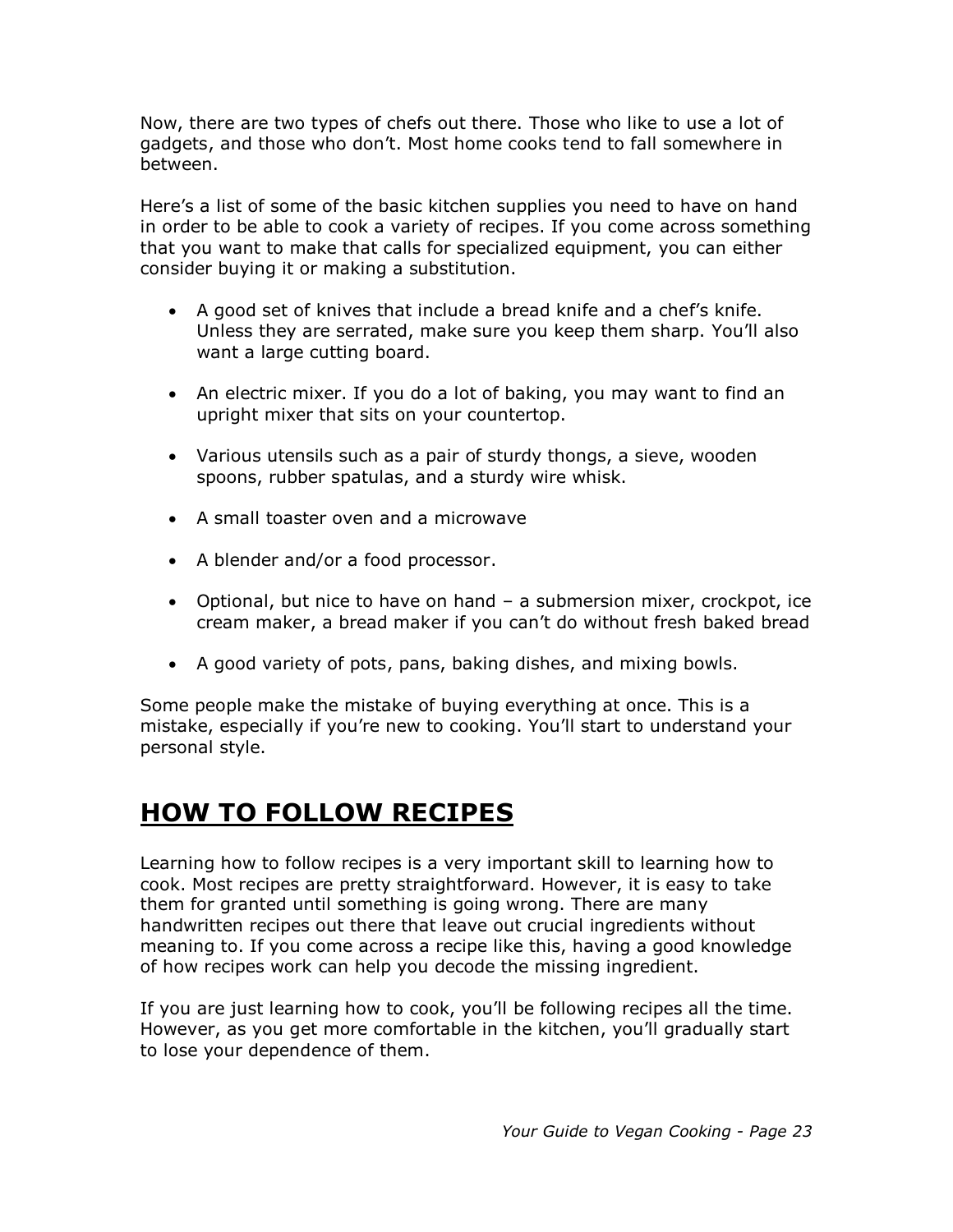After you follow a few recipes, you can start to write your own original dishes down. Just remember to list the ingredients in the order that they will appear in the instructions. This makes the recipe easier to follow.

# <span id="page-23-0"></span>**BASIC COOKING TECHNIQUES**

After you set up your kitchen and you make sure you understand how to follow recipes, the next step is to learn some basic cooking techniques. Here is a short list of some of the things you'll need to do in order to cook.

#### <span id="page-23-1"></span>**LEARN HOW TO USE YOUR KNIVES**

There is a right and wrong way to chop. Most people don't think much about it. However, the wrong technique can get you injured and also make you inefficient. In order to learn, you'll want to work with a professional. Always make sure your knives are sharp, too. It's actually more dangerous if they're dull.

If you don't want to take cooking classes in order to learn proper chopping technique, you could always watch a cooking show on television and mimic what they do.

It is essential to have a high quality chef's knife on hand. When cooking certain things, such as salads and soups, most of your time is spent chopping. If you learn how to be efficient you can save a lot of time.

#### <span id="page-23-2"></span>**LEARN THE DIFFERENCES BETWEEN BOILING, HEATING, AND SIMMERING**

These are three very basic cooking techniques for the stove top. Boiling is when you typically set the heat on high and wait for the mixture to bubble. Heating something is when you let it get hot but not boiling (so there won't be any bubbles). When you simmer something, you put it on low heat for a long amount of time. Things like soups and stews, for example, are typically simmered.

#### <span id="page-23-3"></span>**LEARN THE DIFFERENCE BETWEEN BAKING AND BROILING**

The terms "baking" and "broiling" are not the same thing. However, some things that can be baked can also be broiled and vice versa. Baking happens at a lower heat than broiling. Classic things that are baked include breads,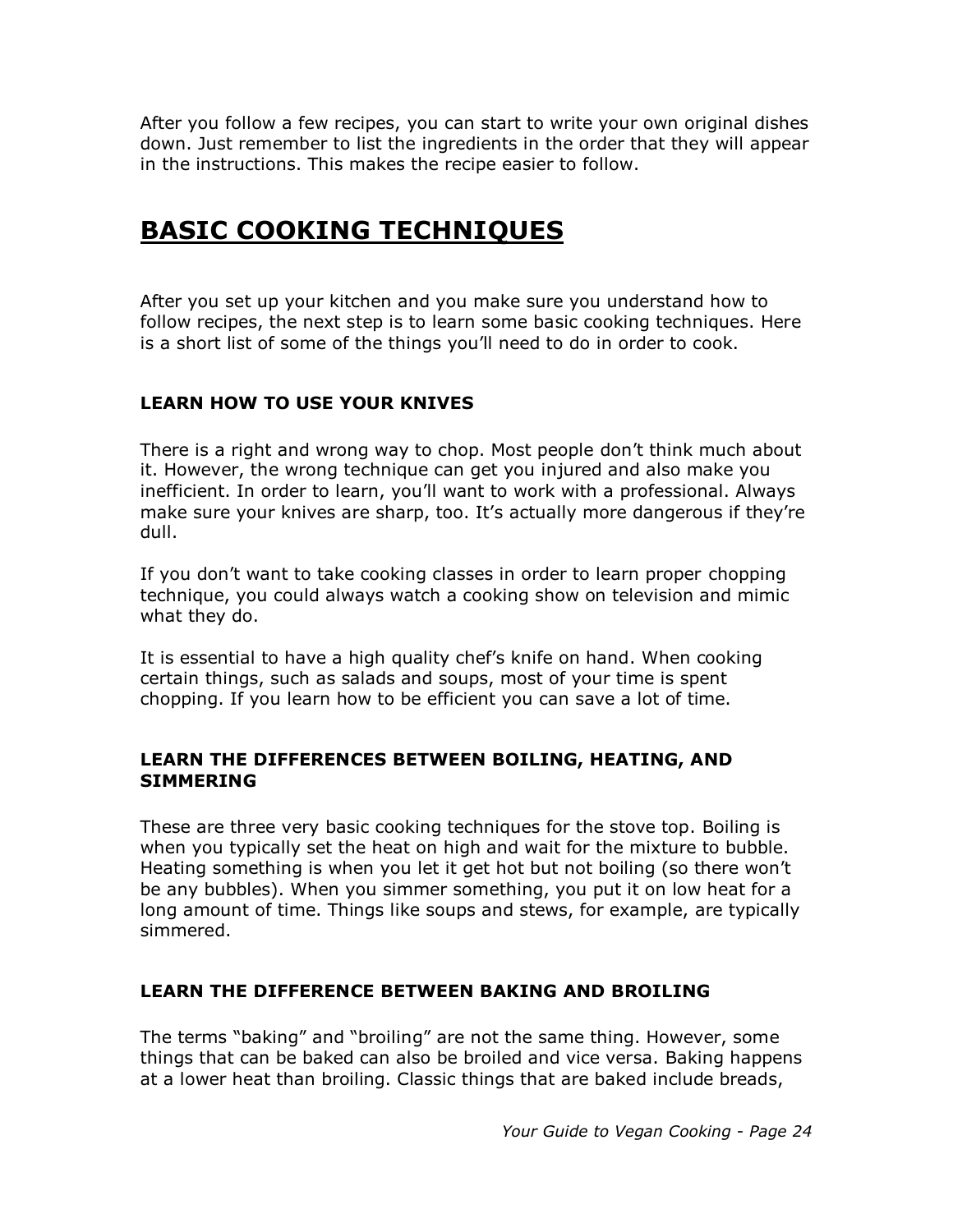cookies, cakes, and savory dishes such as vegetarian lasagna and roasted vegetables. Things like vegetarian lasagna, for example, can also be broiled.

Most ovens come equipped with a broiler. However, each one is different. You'll need to read your manual in order to learn how to operate yours.

#### <span id="page-24-0"></span>**LEARN HOW TO USE ALL OF YOUR APPLIANCES**

Another crucial step to creating vegan dishes is to make sure you understand how to use all of your appliances. For example, you may not know it but your microwave may also have a convection oven setting. You may not realize what it's capable of until you read the manual.

Also, you'll be able to make adjustments in recipes according to how your appliances work. For example, if the instructions say to beat something on high for two minutes, your mixer could take longer if the "high" setting is not as powerful as the mixer used to test and write the original recipe.

#### <span id="page-24-1"></span>**COMMON COOKING TERMS AND WHAT THEY MEAN**

Once you get acquainted with your kitchen and start following some recipes, you may come across some terms that you don't know what to do with. Here are some common ones you may encounter:

#### **Mashing**

You can either mash with your fork if it is a smaller portion or a masher tool. Some people prefer to whip things that are normally mashed such as potatoes or squash.

#### **Whip**

You can use a hand mixer, upright mixer, or a wire whisk to whip just about anything.

#### **Crush**

You can crush things with the back of your knife, the bottom of a glass, or other heavy objects. There are also special kitchen gadgets used for crushing.

#### **Grate**

Graters come in different forms. Just take your pick. If you need to grate an orange peel or lemon peel, a small hand held grater is best.

#### **Knife techniques**

There are several different kinds of knife techniques you can do including chop, julienne (match stick sized pieces), crush, and slice.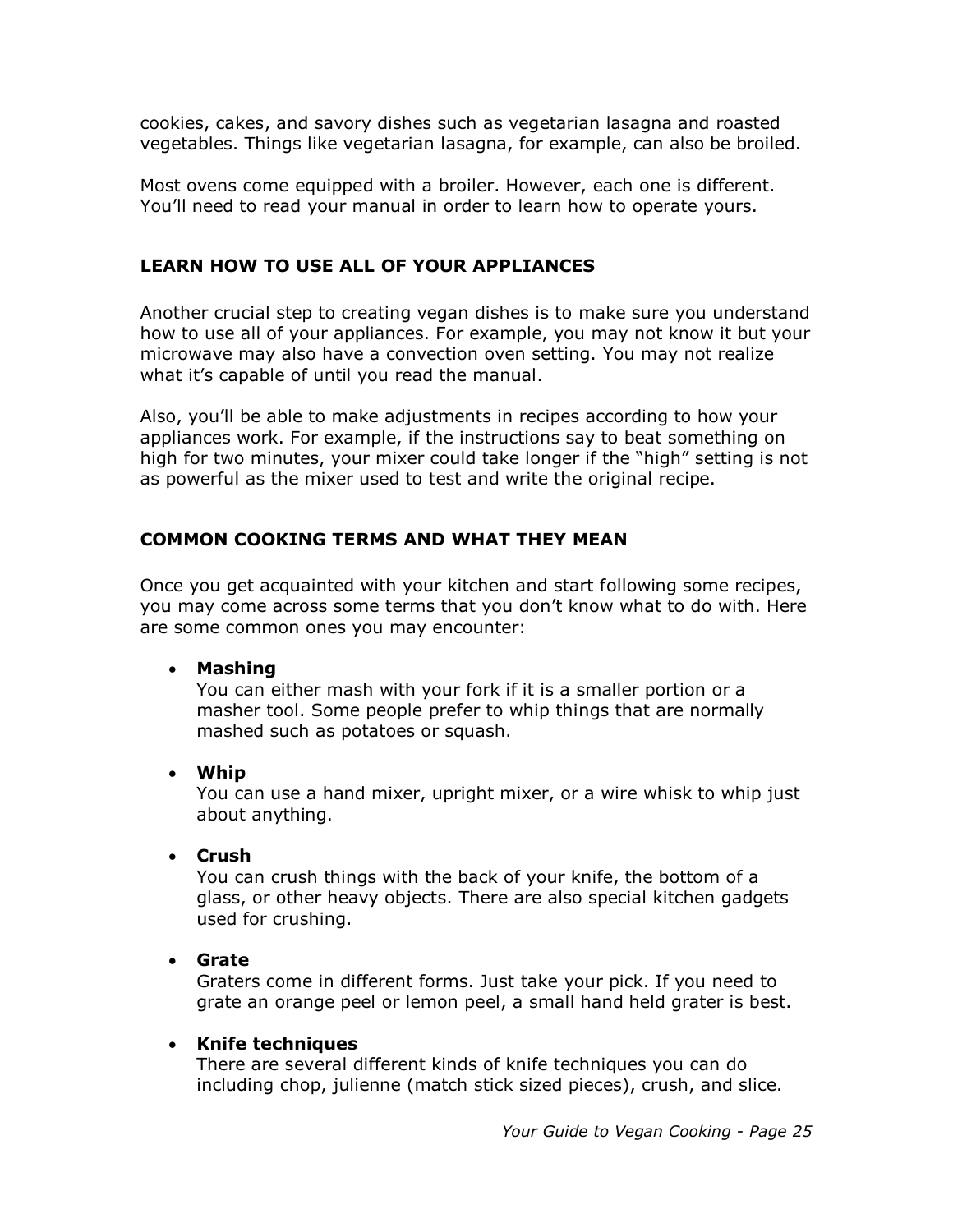**Blend** 

Depending on what you are blending you have three choices – a regular blender, a hand held submersion blender which works best for soups, and a food processor. The tool you use will depend on the recipe.

#### **Puree**

When a recipe tells you to puree something, you can do it in small batches in the regular blender, use a submersion blender, or use the food processor.

This is just an overview of some of the techniques you will encounter. A good, comprehensive cookbook will help you define any other terms you need to learn. Or, you can look online.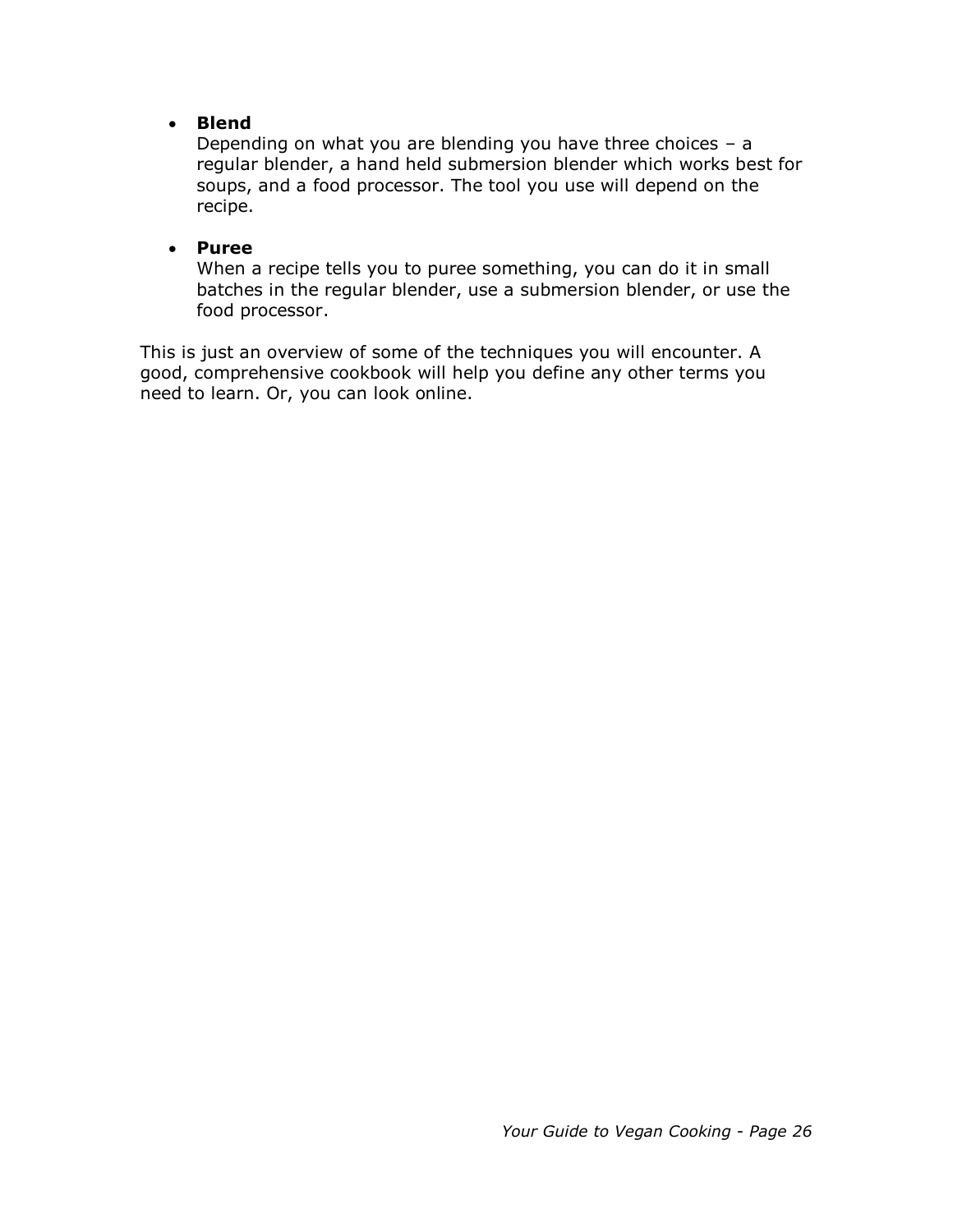# **4**

# <span id="page-26-0"></span>**CREATING A COMPLETE MEAL**

Just because someone is a vegan does not mean they will be naturally thin and super healthy. This is because it is still possible to have too many calories as a vegan, despite the wealth of nutrient dense foods to choose from. So, every effort needs to be made to create balanced meals.

This can be a challenge, especially if you are first starting out as a vegan. One reason for this is because certain vitamins and minerals, such as Vitamin B12 and Iron, are more easily found in meat products. In addition, Iron is more readily absorbed in the body when paired with meat.

# <span id="page-26-1"></span>**NUTRITIONAL CONSIDERATIONS**

This section will cover some of the challenges vegans face when putting meals together. It is designed to help you create healthy and balanced meal combinations that will leave you full of energy and health. If you want to lose weight or stay thin, just remember not to consume too many calories in addition.

#### <span id="page-26-2"></span>**GETTING ADEQUATE PROTEIN**

People who eat meat take getting enough protein for granted. All they need to do is consume dairy products and a serving or two of meat or fish a day in order to do it. But vegans need to get their protein from plant sources. Fortunately, there are things in the plant world that are still rich in protein:

- Soy products
- Nuts, seeds, nut milk, and nut butters
- Grains, especially quinoa
- Legumes such as kidney beans. Remember to eat a serving of grain at the same meal.

You may also want to consume a serving or two of protein drink per day. Just make sure the packaging indicates that it is vegan friendly. A popular ingredient in most protein powders is whey, which is derived from milk and should be avoided.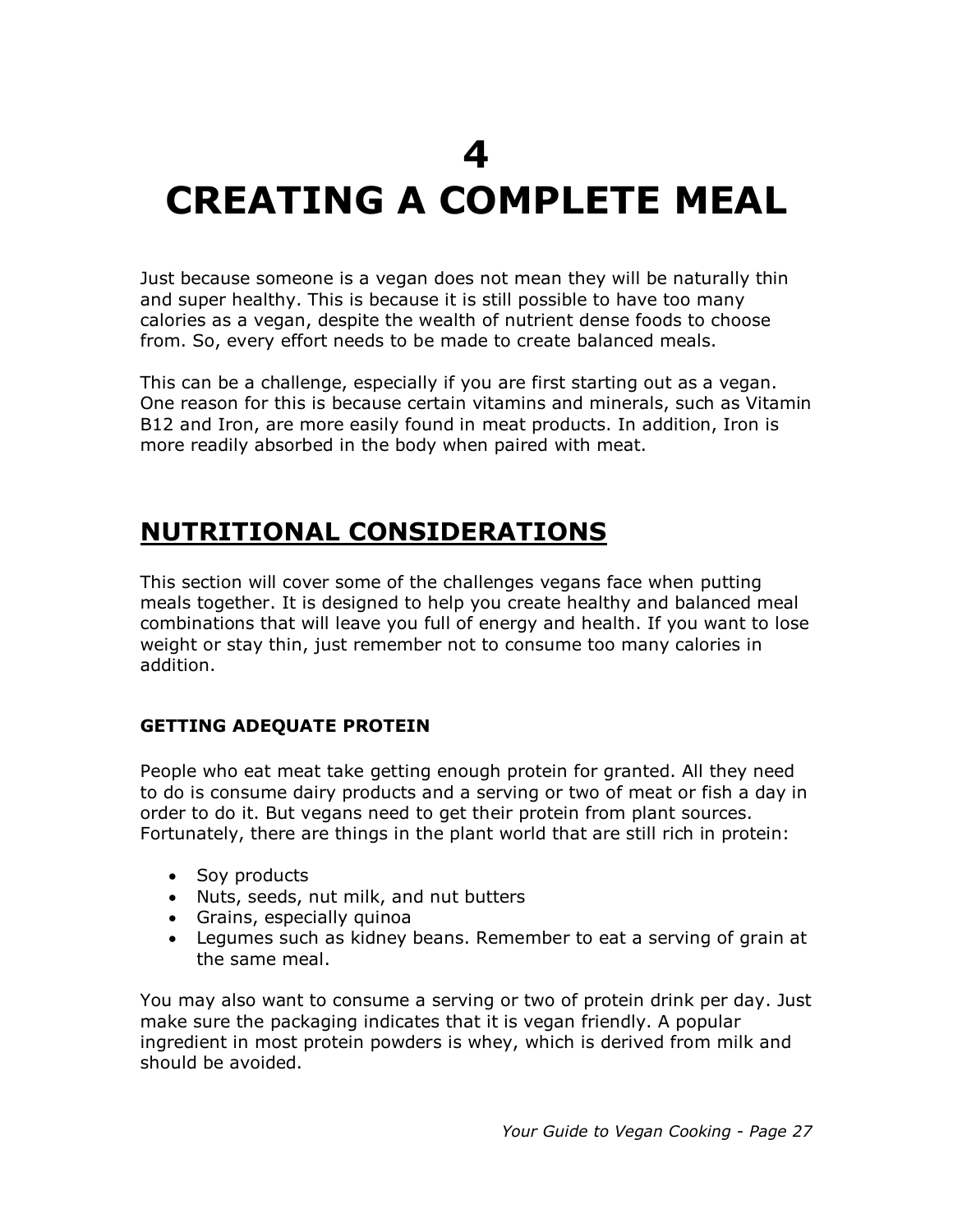#### <span id="page-27-0"></span>**EATING ENOUGH IRON**

For women, getting enough iron is enough of a challenge. For a vegan, it's even tougher and many vegans end up with iron deficiencies. On the advice of your doctor, you may want to take an iron supplement. You can find plant based, vegan friendly iron supplements at the health food store. In addition, eat these foods:

- Spinach
- Green beans
- Brewer's yeast (a supplement)
- Wheat germ
- Lima beans
- Dried fruit such as raisins and prunes
- Cooking in a cast iron skillet
- Blackstrap molasses (use in baking or take as a supplement)

In order to make plant protein more absorbable, pair it with a vitamin C rich food, drink, or supplement. For example, you can have a small glass of orange with a meal that contains a lot of iron.

#### <span id="page-27-1"></span>**EAT FOODS RICH IN B-VITAMINS**

Vegans get enough of most of the B Vitamins because grains are a good source. However, Vitamin B 12 is a little more challenging. The only hope for this is to supplement it with a vegan friendly version of B 12 which is often synthetic. Some cereals and drinks also contain B 12.

#### <span id="page-27-2"></span>**GETTING ENOUGH CALCIUM**

Thanks to fortification, it is easier than ever for a vegan to get their calcium. Here are some foods to have:

- Soy milk, nut milks, and rice milks are often fortified with calcium. Make sure the product is vegan friendly and contains a good amount of calcium.
- Nuts such as hazelnuts and almonds are also a good source of calcium.
- Leafy green veggies and other vegetables such as bok choy, collard greens, turnip greens, and okra are also rich in calcium.

When preparing the vegetables, try not to boil them unless you drink the water. A lot of the calcium leaves the food during the cooking process and goes into the water.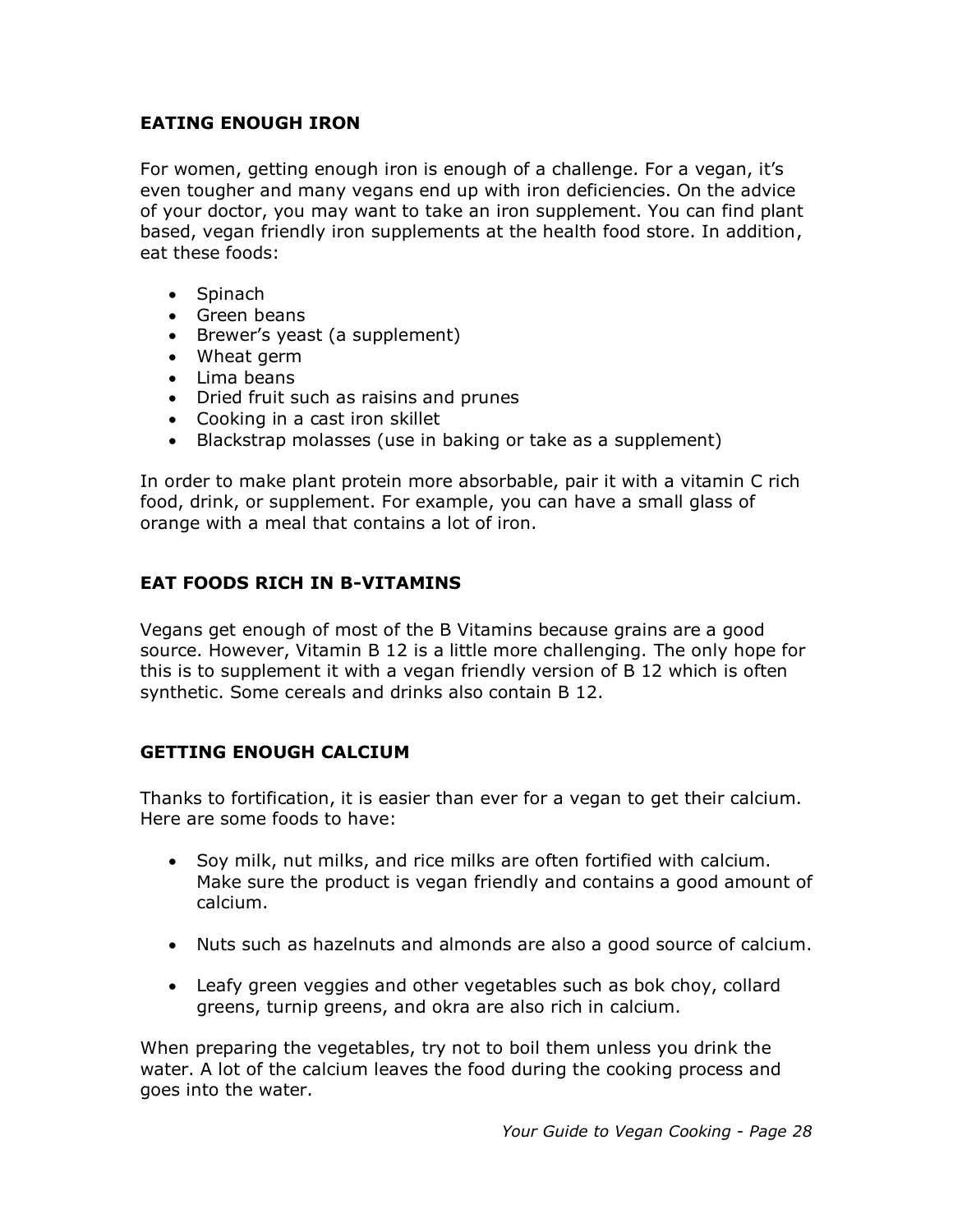# <span id="page-28-0"></span>**GETTING IT RIGHT**

If you've been a vegan for a while, you may already have the hang of this. If not, you may want to plan some of your meals out in advance until you get the hang of it. Even if you've been a vegan for a while, it's a good idea to periodically take a step back and plan a few meals. Not only will this help insure that you get the nutrients you need, but it helps build variety because you can plan meals around new ingredients.

Besides planning meals, you can also keep a food journal. In it, keep track of what you eat, how you cooked it, whether or not you like it, and if you would change anything. It's also a good way to see if you are getting the right nutrients. You don't need to analyze it too heavily. You can just glance at it to make sure you're getting what you need.

It's a good idea to take a multivitamin supplement in addition to eating a healthy diet. This will help you make sure your body has the what it needs to keep you healthy.

# <span id="page-28-1"></span>**VEGAN FRIENDLY ETHNIC CUISINE**

There are various ethnic cuisines that are largely vegetarian. As a result, they have a lot of tasty vegan dishes that you can enjoy. This gives your diet much needed variety.

Here is a short list of some of the cuisines out there. Most of these also have meat dishes, but their vegetarian options are very tasty.

- **Indian** There are plenty of grain and vegetable based options.
- **Chinese**

The Buddhist monks eat a largely vegetarian diet.

**French** 

Fresh fruits and vegetables form the centerpiece of this Mediterranean cuisine.

 **Italian**  Italian food also focuses on fresh fruits and vegetables

*Your Guide to Vegan Cooking - Page 29*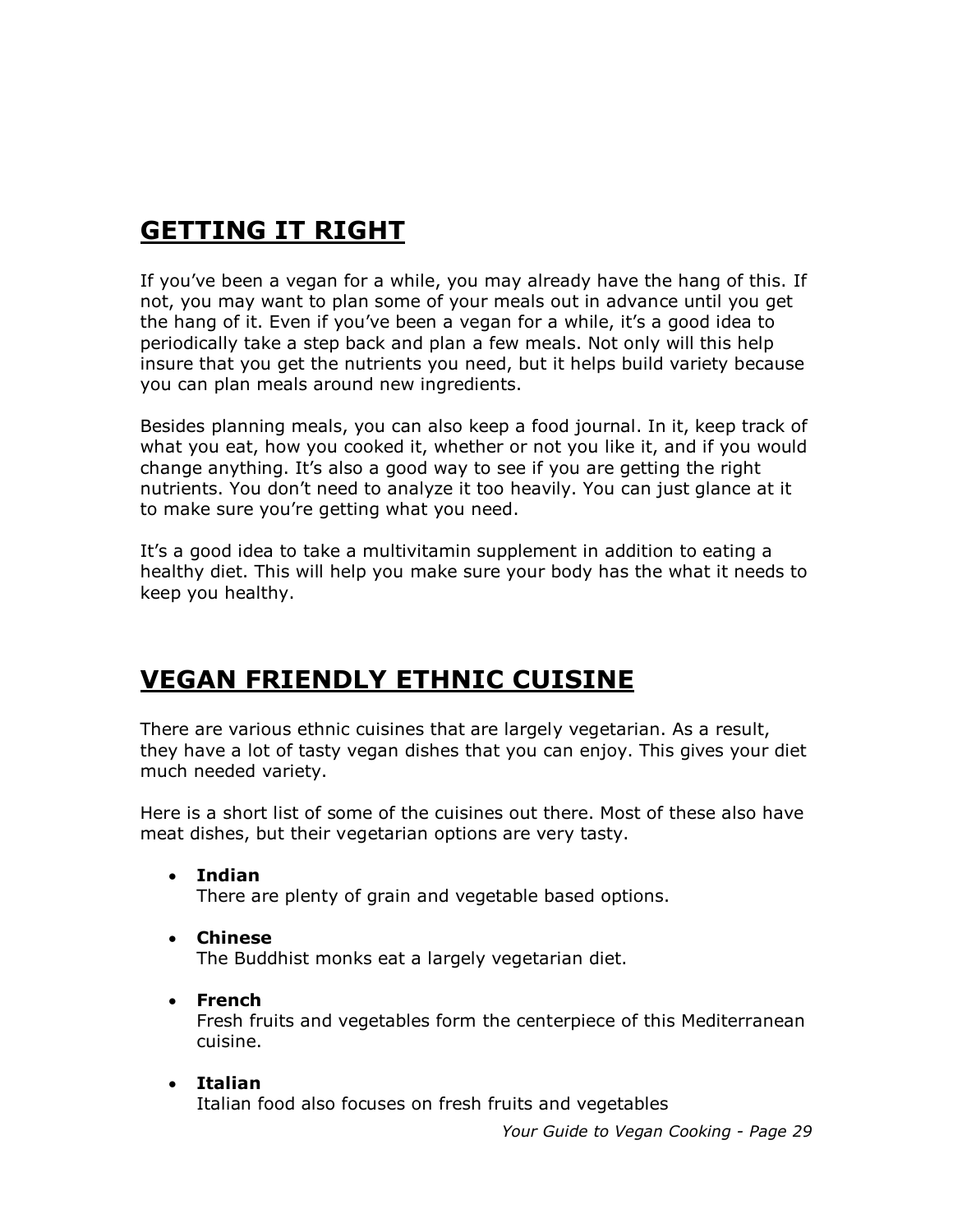#### **Korean**

Lots of rice and vegetables are consumed on a daily basis.

#### **Thai**

Much like traditional, produce based Chinese food, Thai also packs some heat.

#### **Vietnamese**

Another Asian cuisine that uses a lot of plant based foods.

#### **Greek**

Another Mediterranean region cuisine that features a lot of fresh produce.

This list is by no means exhaustive. For example, Mediterranean cuisine in general is vegan friendly because there are a lot of dishes that focus on plant based foods. There are a lot of countries that make up that region including France, Italy, Greece, Spain, Morocco, and Algeria.

Asian cuisine in general also has a lot of dishes that are made primarily from plant based foods. Even if a recipe like a stir fry calls for some meat, you can easily leave it out without hurting the flavors.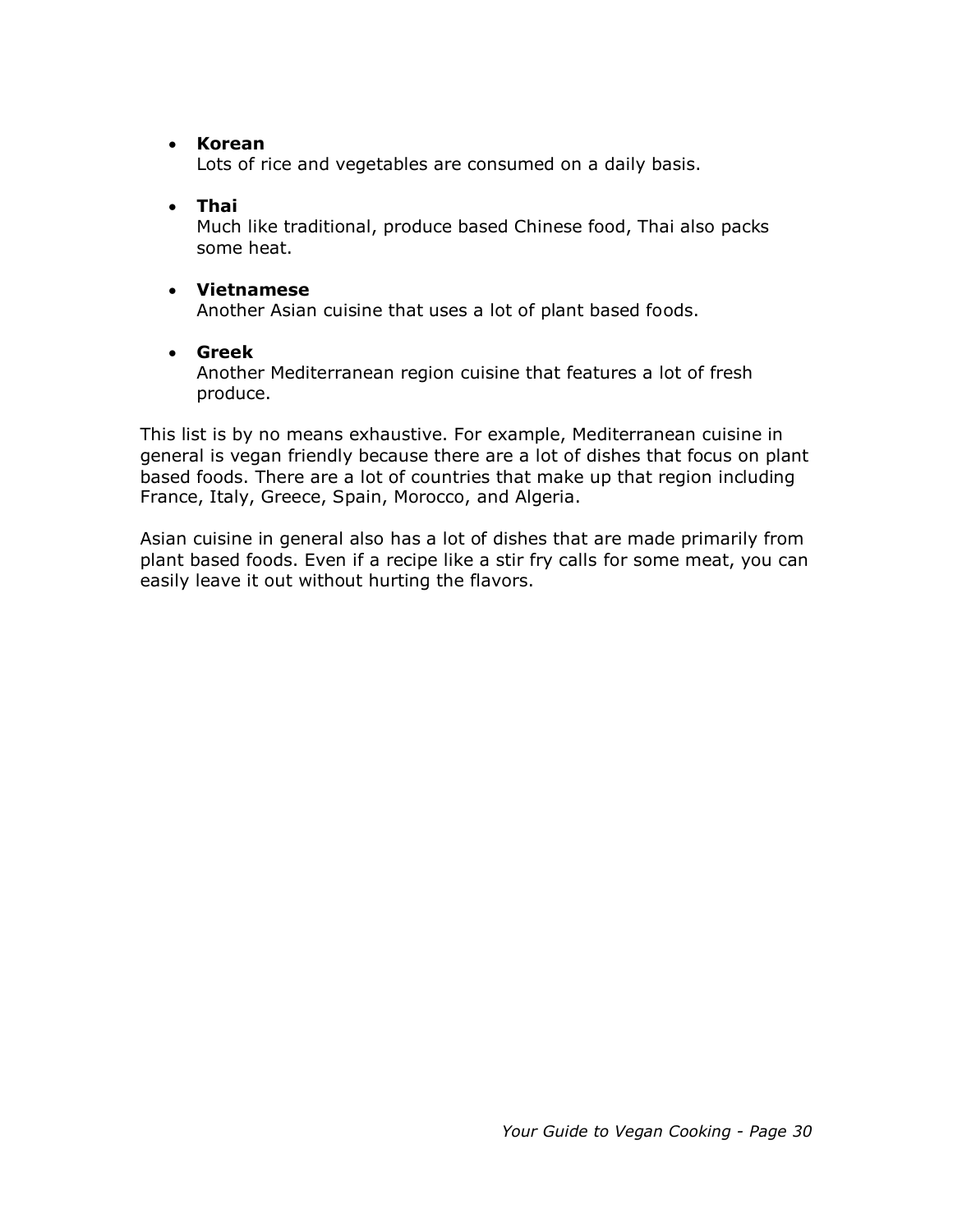# <span id="page-30-0"></span>**5 SPECIAL NUTRITIONAL CONSIDERATIONS**

The vegan diet is an ideal one for building health. As mentioned in a previous chapter, however, it is still possible for there to be overweight vegans because all you need to do is consume too many calories. You can also be unhealthy as a vegan by not getting enough of the right nutrients. However, those problems can be easily fixed by cutting calories and creating better, more complete meals.

However, some people have bigger health problems to worry about. Some may be using the vegan diet to help them restore their health. Others chose to become vegans for other reasons and it just so happens they have health problems such as diabetes.

Here is a list of some common health afflictions and how to adjust the vegan diet to accommodate it. Remember that the vegan diet is a healthy diet to begin with so it makes these adjustments a lot easier.

# <span id="page-30-1"></span>**DIABETES**

There are two kinds of diabetes – Type 1, which people are born with, and Type 2, which comes later in life. The vegan diet, especially a low fat one, is especially useful for people who have Type 2 diabetes. However, Type 1 sufferers can also benefit.

If you stick to low fat foods, whole grains, legumes, nuts, seeds, and plenty of fruits and vegetables it will help manage your condition naturally. Also make sure to take the medication you are supposed to. When your body can't produce insulin or doesn't manufacture enough, there's no other way for your body to get it except for with the medicine.

# <span id="page-30-2"></span>**DISEASES OF THE CIRCULATORY SYSTEM**

Diseases of the circulatory system, such as high cholesterol, high blood pressure, and generalized heart disease, all benefit from the vegan diet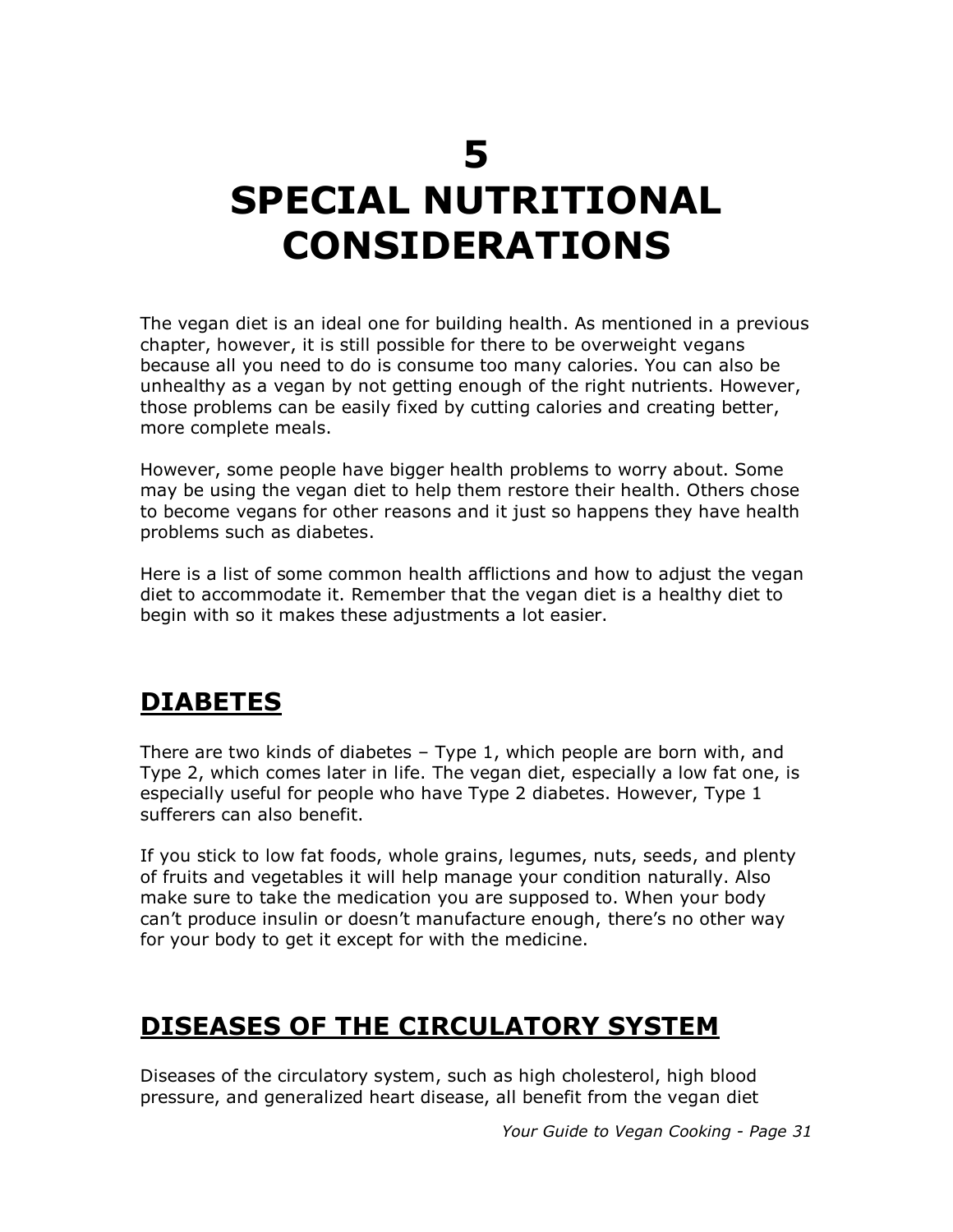naturally. This is because it is low in fat and cholesterol. Also, if you have high blood pressure, you can take an extra step and make sure that you don't consume excess salt.

This is another case where following the vegan diet as you normally would benefits your health and can help with these health problems.

# <span id="page-31-0"></span>**LOW FAT DIET**

The vegan diet is naturally low in fat. In fact, because you are not consuming any meat products, it is low in saturated fat and high in the helpful fats that come from avocado, nuts and seeds, and various vegetable oils.

However, there are some things to keep in mind. First, stay away from trans fats. In many ways, these are even worse for you than saturated fats. Also, you may need a small amount of saturated fat in your diet. You can get what you need by eating coconut every once in a while. You can also cook with coconut oil which could take the place of butter or lard.

# <span id="page-31-1"></span>**LOW SUGAR COOKING**

If you follow the vegan diet as it is meant to be followed, the vegan diet is naturally low in sugar. However, just like with any lifestyle, there is the possibility that you can overdo it. Yes, your body needs some sugar. You can get it naturally from fresh and dried fruits as well as maple syrup, sugar cane, or rice syrup.

However, there are also baked goods and other sugary possibilities (such as vegan friendly chocolate) that can become just as addictive as their non vegan counterparts. Moderation is the key. If you want to follow a low sugar diet, train your body to enjoy sugar in its natural state when it's present in fruit and not to enjoy baked foods.

# <span id="page-31-2"></span>**LOW SODIUM COOKING**

People who follow the vegan diet are just as prone to consuming too much sodium as anyone else. Followed in its purest state, the vegan diet is low in sodium. But reach for the salt shaker too often, and this could negatively affect your health.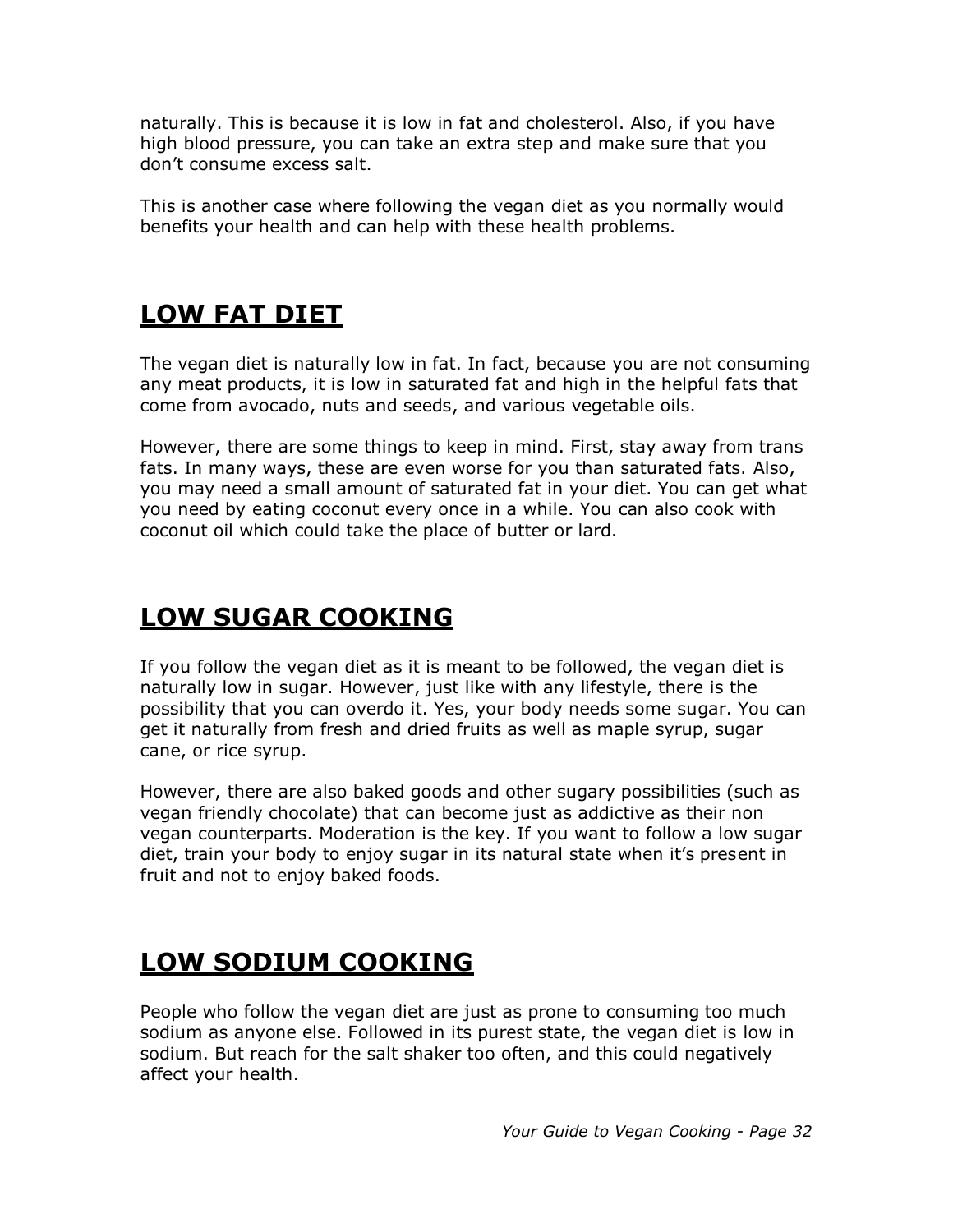Packaged and processed foods exist no matter if you are a vegan or not. So does the salt shaker. Avoid it, especially if you have a tendency to retain water or if have high blood pressure.

# <span id="page-32-0"></span>**GLUTEN FREE COOKING**

At first glance, it may seem like a challenge to do away with gluten on a vegan diet. However, it is still very possible. If you need to avoid gluten, here is a short list of some of the grains to avoid:

- Oats
- Barley
- Wheat
- Rye
- Kamut
- Spelt

However, there are still plenty of grains and starches that you can eat.

- Rice, especially brown rice
- Quinoa
- Corn
- Millet
- Potatoes

Just follow the vegan diet as you normally would but only stick with those grains that don't produce gluten.

As you can see, you can easily adapt the vegan diet to help with a variety of health problems.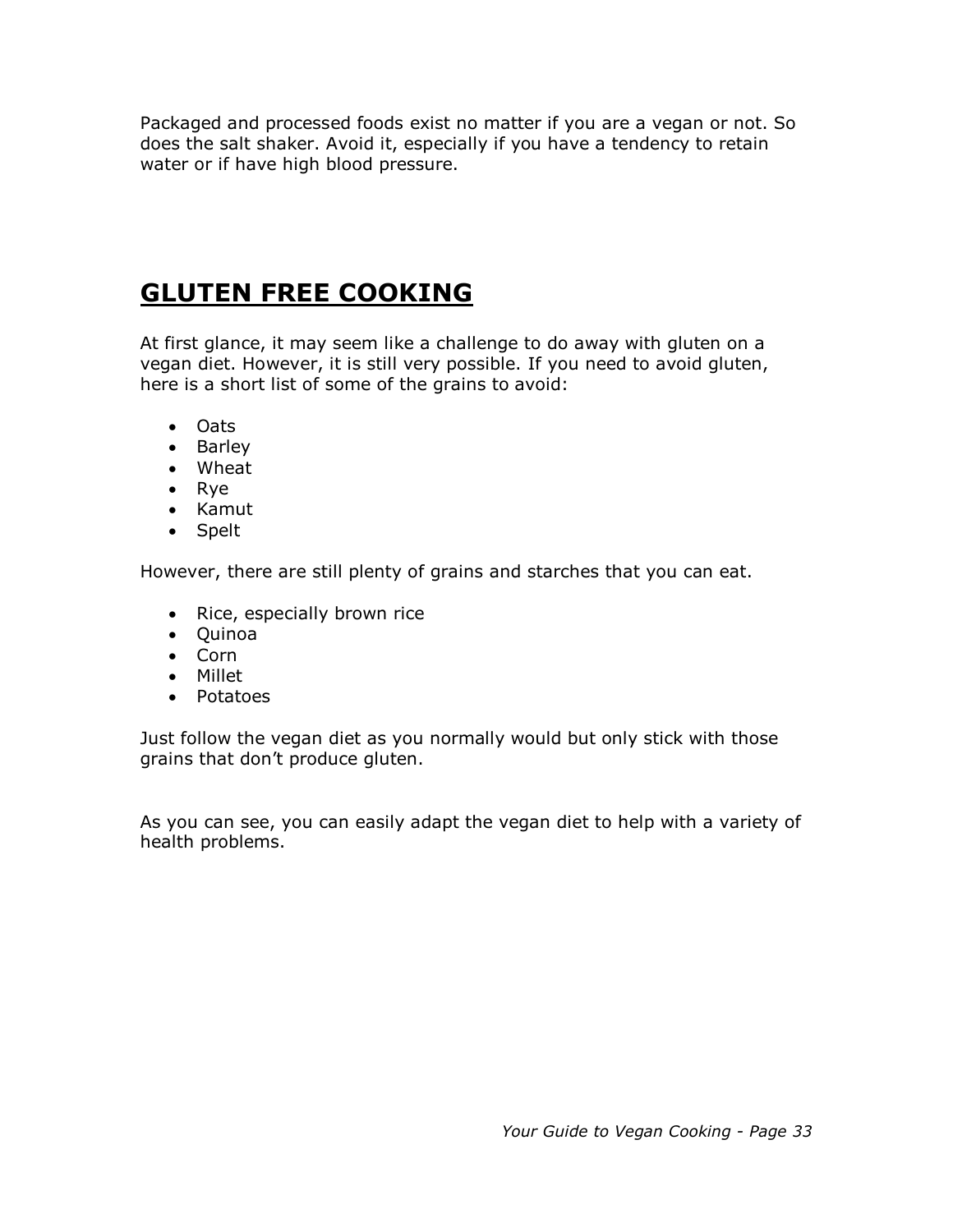# **6 RECIPES**

<span id="page-33-0"></span>Now, it's time to put it all together and try some new recipes. This section gives you a sampling of some of the recipes you can prepare on a vegan diet. Feel free to adapt and change them as you see fit. People's tastes differ and you may also want to change things around depending on your mood or what you have on hand.

Keep a cooking journal so you can keep track of what you liked and didn't like about each of the recipes. That way, if you prepare something you like, you can replicate it. If you didn't quite like it, you can make adjustments the next time.

# <span id="page-33-1"></span>**APPETIZERS**

#### <span id="page-33-2"></span>**BRUSCHETTA**

A classic Italian dish that works great as an appetizer or snack. This is naturally vegan.

#### **Ingredients:**

¼ cup scallions, chopped 1 large tomato, diced 1 clove garlic, minced 1 tablespoon dried basil 6 slices fresh, whole grain bakery bread

Olive oil

#### **Instructions:**

Preheat oven to 350 degrees. In a small mixing bowl, combine first four ingredients. Spray a baking sheet with nonstick cooking spray and arrange bread sliced on sheet. Spoon tomato mixture evenly over all four slices. Drizzle with olive oil. Bake for about 15 minutes, or until bread is toasted.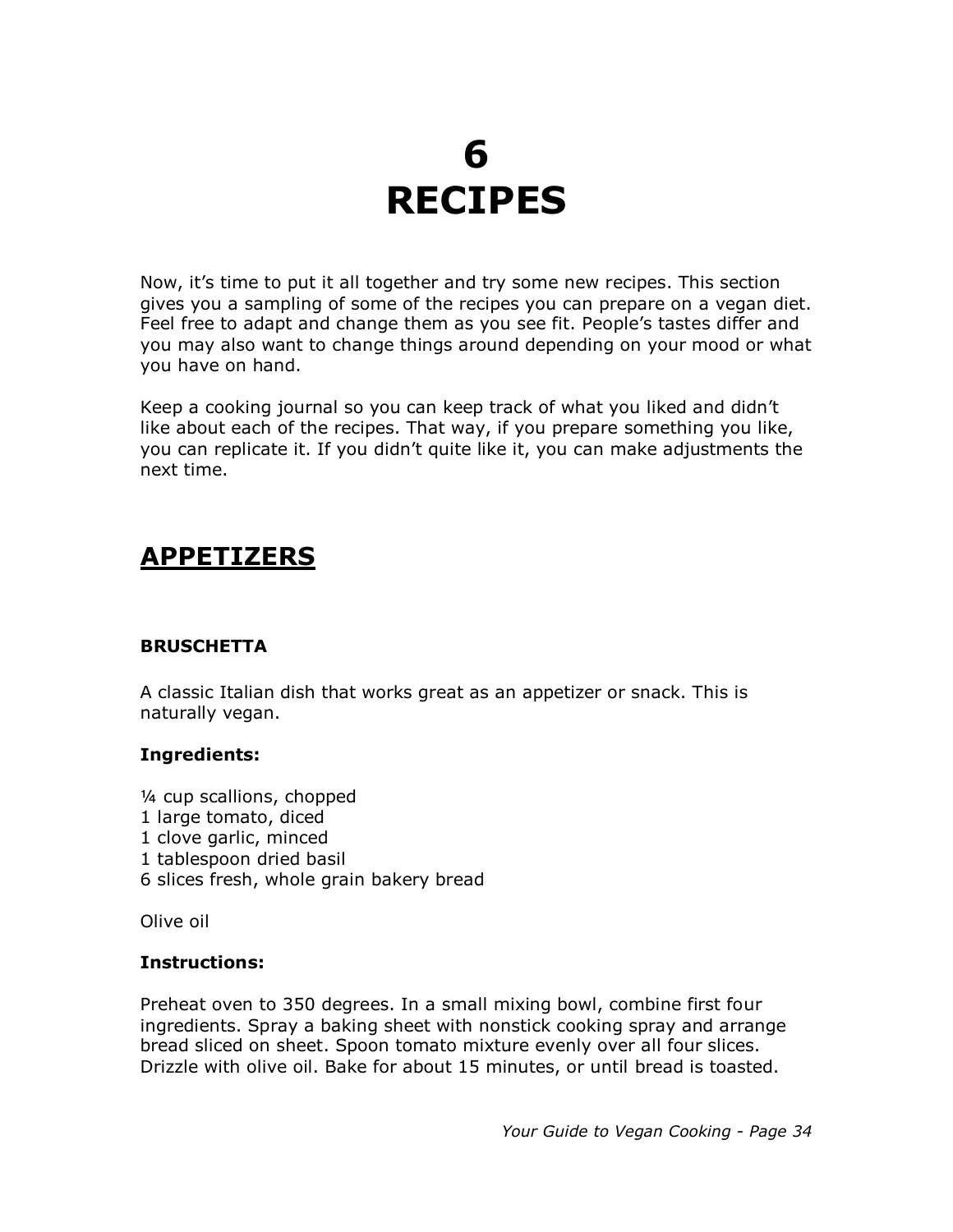#### <span id="page-34-0"></span>**BLACK OLIVE HUMMUS**

Hummus is a classic vegetarian food that is low in fat and high in protein. Spread on whole grain, vegan crackers or serve with bread.

#### **Ingredients:**

1, 15 oz can cooked chickpeas, drained and rinsed 1 tablespoon water 1/3 cup fresh lemon juice 1/4 cup pitted black olives, diced

#### **Instructions:**

Combine all of the ingredients in a food processor or blender and pulse until creamy. Transfer to a serving dish and serve with crackers, bread, or whole grain pita wedges.

# <span id="page-34-1"></span>**SOUPS**

#### <span id="page-34-2"></span>**GREEK STYLE CHICKPEA SOUP**

This is an example of a hearty Greek dish that is vegan friendly. Serve with slices of fresh, whole grain bread and a salad.

#### **Ingredients:**

3, 15 ounce cans of chickpeas, drained and rinsed 1 large onion, chopped 1 teaspoon dried rosemary 3 tablespoons fresh, chopped parsley 1 teaspoon sea salt 4 cloves garlic, chopped fine 1, 28 ounce can crushed tomatoes (keep the juice) 3 cups water 2 tablespoons olive oil Salt and pepper to taste

#### **Instructions:**

Add all of the ingredients to a large pot. Bring to a boil, then simmer on low for an hour until flavors are well blended. You can also cook it in a crock pot on the low setting for 4-6 hours.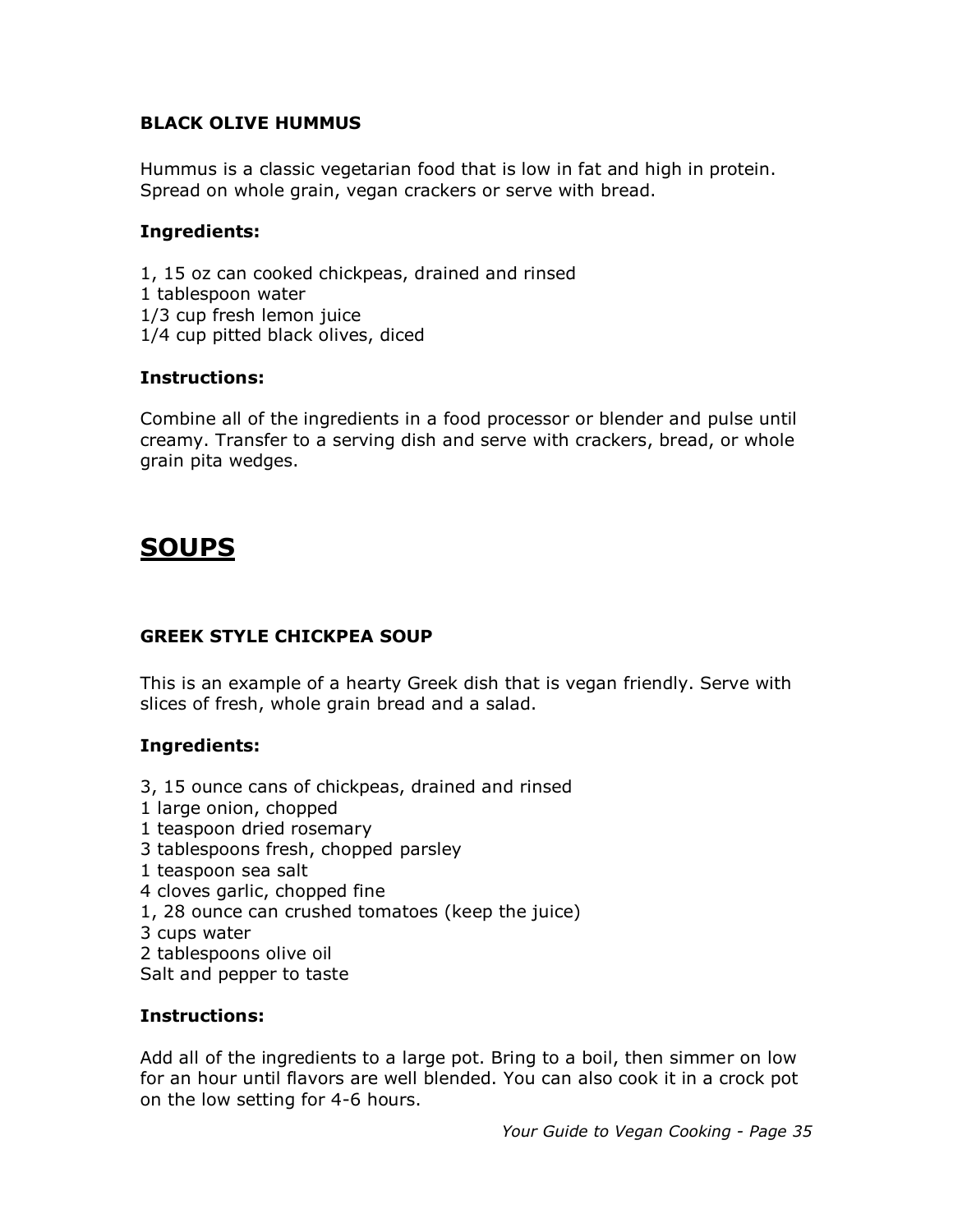#### <span id="page-35-0"></span>**CLASSIC MINESTRONE SOUP**

This is an all time favorite. The nice thing about it is that you can use whichever vegetables you have on hand. This recipe can start you off.

#### **Ingredients:**

2 large carrots, peeled and chopped 3 celery stalks, chopped 1 medium onion, chopped 2 cloves garlic, minced 2 zucchini, chopped 1 cup broccoli florets 1 cup spinach leaves 1 can crushed tomatoes 1 cup canned kidney beans, rinsed 8 cups water 1 cup small pasta like elbows or orzo salt and pepper to taste Fresh chopped parsley for a garnish

#### **Instructions:**

Combine all of the ingredients except the pasta in a soup pot. Bring to a boil and then simmer for at least one hour until the vegetables are soft. Add pasta during the last fifteen minutes of cooking and cook for eight to ten minutes. You can also cook the soup in the crock pot. Just add all of the ingredients at once.

# <span id="page-35-1"></span>**SALADS**

#### <span id="page-35-2"></span>**VEGAN CESAR SALAD**

The Cesar salad is a classic but the dressing is definitely not vegan friendly. This recipe changes that.

#### **Ingredients for the Dressing:**

1/2 cup vegan mayonnaise 1/2 cup brewer's yeast Juice of 1 lemon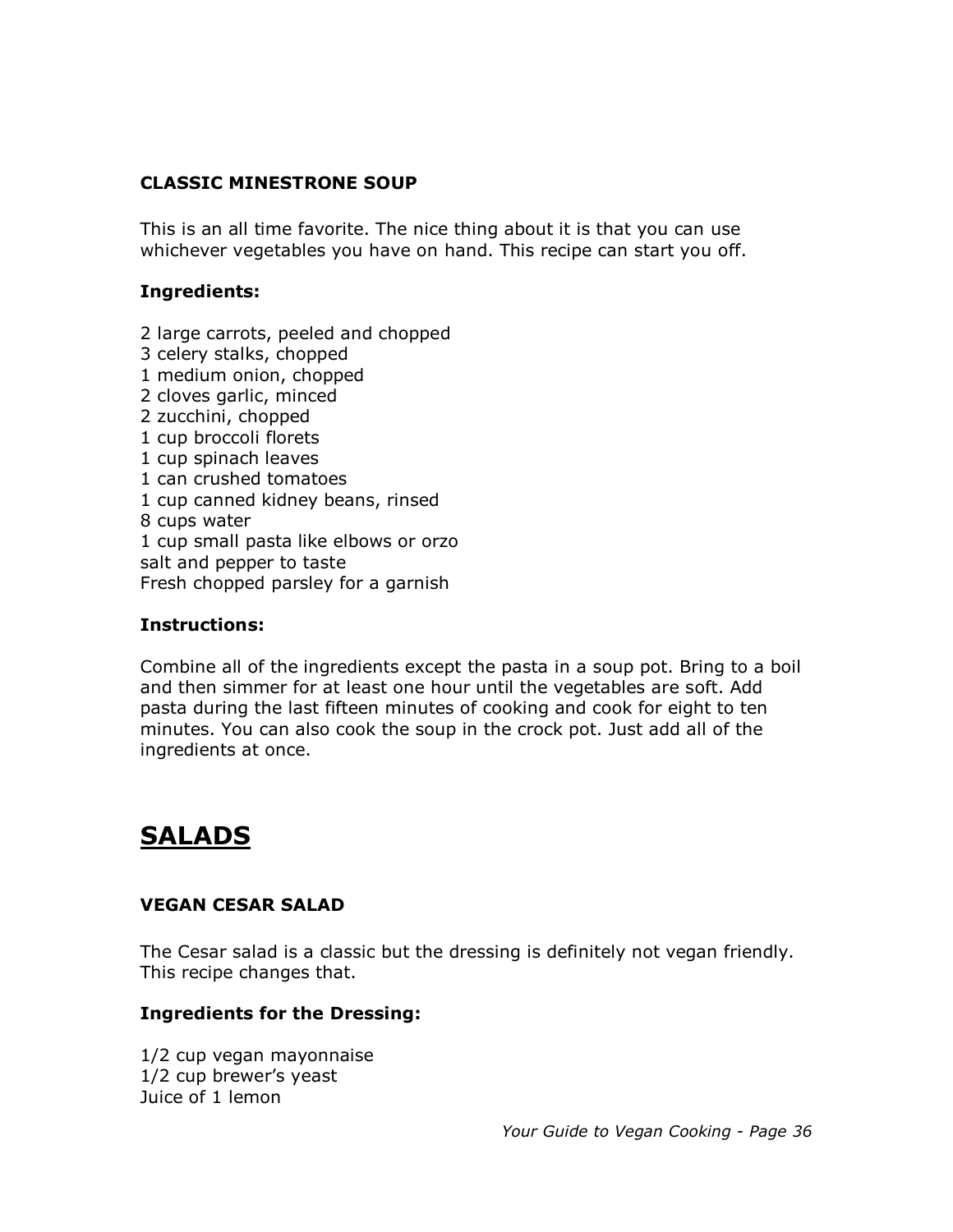2 teaspoons cracked pepper

#### **Ingredients for the Salad:**

- 4 cups torn romaine lettuce leaves
- 1 cup chopped black olives
- 3 tablespoons grated soy parmesan'

#### **Instructions:**

At the bottom of a large salad bowl, whisk all of the salad dressing ingredients together. Toss in the romaine lettuce until dressing is well coated. Top with black olives and parmesan cheese and serve.

#### <span id="page-36-0"></span>**CLASSIC SALAD**

The classic salad is by nature vegan friendly. Just choose the vegetables that you want and the dressing that you want, as long as it is vegan. You can make your own vegan dressings, too. Vinaigrettes are especially easy because all they require is equal parts of oil and vinegar whisked together. You can also add salt, pepper, and spices to taste.

Salads are nice because you can use whatever you have in the house. Keep your fridge well stocked with produce and you can make a healthy salad whenever you want.

### <span id="page-36-1"></span>**MAIN COURSES**

#### <span id="page-36-2"></span>**VEGAN LENTIL TACOS**

Lentils make a nice substitute for the traditional beef that usually goes in tacos.

#### **Ingredients:**

1 cup dried, brown lentils 1, 8 ounce can of tomato sauce 1 packet taco seasoning mix (vegan) Corn tortillas or taco shells Shredded romaine lettuce Cucumber slices Chopped, fresh tomatoes Soy sour cream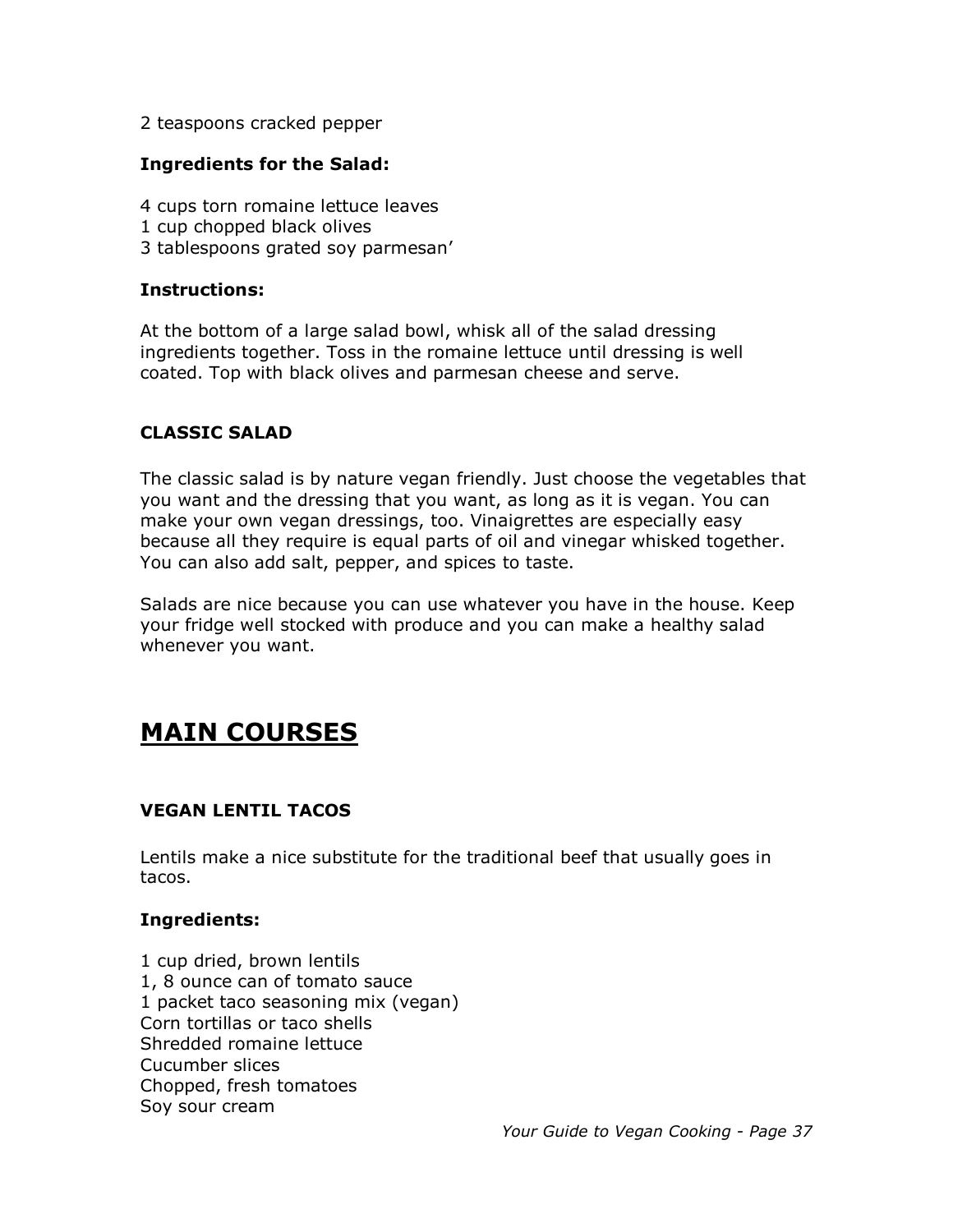Salsa Guacamole

#### **Instructions:**

Soak the lentils in a large bowl until soft, about one hour. Transfer to a saucepan and mix with tomato sauce and taco seasoning. Add about 1/4 cup of water. Simmer on low until heated through. Spoon into taco shells or tortillas and top with things like sour cream, salsa, lettuce, cucumber, and tomato.

#### <span id="page-37-0"></span>**HEALTHY VEGETABLE CASSEROLE**

Casseroles are another healthy dinner option for vegans. The nice thing about them is once you have the recipe down pat, you can make substitutions.

#### **Ingredients:**

- 1 cup cooked brown rice
- 1, 8 ounce can of tomato soup
- 1, 8 ounce can legumes such as chick peas or kidney beans

4 cups vegetables of choice – try zucchini, mushrooms, carrots, celery, eggplant, tomatoes, leeks, onions, garlic, potatoes

#### **Instructions:**

Spray a medium casserole dish with nonstick cooking spray. Layer with brown rice. Add vegetables on top of the rice. You can mix the vegetables together, choose one type of vegetable, or layer different kinds – it's up to you. Pour soup over vegetables. Cover and bake at 350 degrees for 45 minutes.

# <span id="page-37-1"></span>**SIDE DISHES**

When it comes to side dishes, there are a lot of options you can take. Here is a list of some ideas: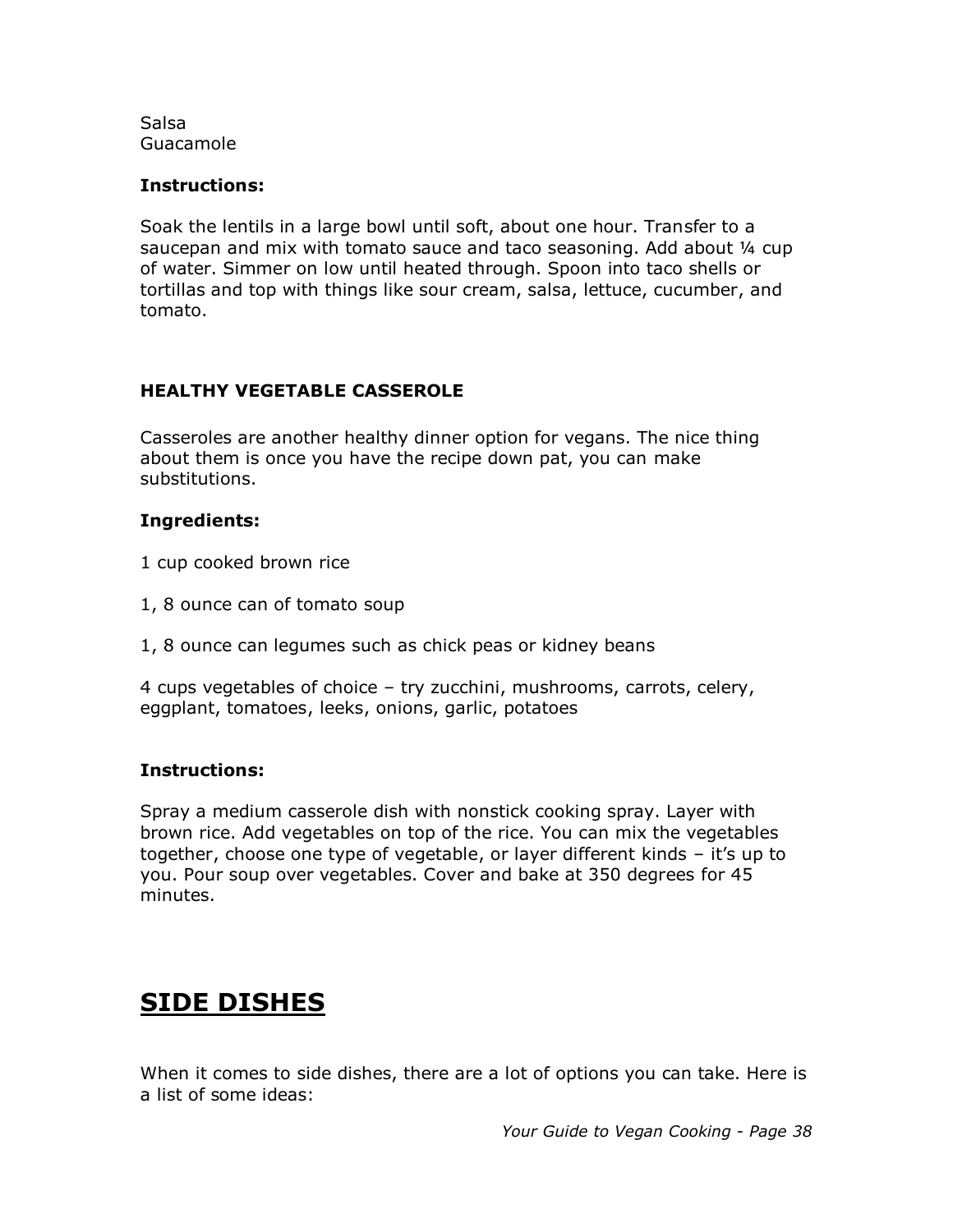- Cover a baking sheet with vegetables such as carrots, zucchini, eggplant, asparagus, and parsnips. Sprinkle with olive oil, salt, and paper and bake at 400 degrees until soft.
- You can add water or vegetable stock to cooked squash, cauliflower, or potatoes and mash or whip. Use salt and pepper to taste. Miso broth works especially well.
- Serve a nice salad as a side dish, or sticks of fresh vegetables.
- Choose your favorite grain, such as quinoa, millet, or couscous and prepare according to the package directions. Season with salt and pepper and serve with your main course. You can also add vegetables and herbs to give it more nutritional value.
- Don't forget pickled vegetables these make a nice alternative to standard side dishes.

Use your imagination. You can also serve fruit as a side dish, or vegan apple sauce.

# <span id="page-38-0"></span>**DESSERTS**

#### <span id="page-38-1"></span>**VEGAN BROWNIES**

It is important to make sure that all of these ingredients are vegan friendly. Yes, they even have vegan chocolate!

#### **Ingredients:**

1 cup white flour 1 cup whole wheat flour 1 cup water 1 cup brown sugar 1 teaspoon salt 1 teaspoon vanilla extract ¾ cup cocoa powder for baking ½ cup vegetable oil ½ teaspoon baking powder

Optional:  $1/2 - 1$  cup chopped nuts,  $1/2 - 1$  cup chocolate chips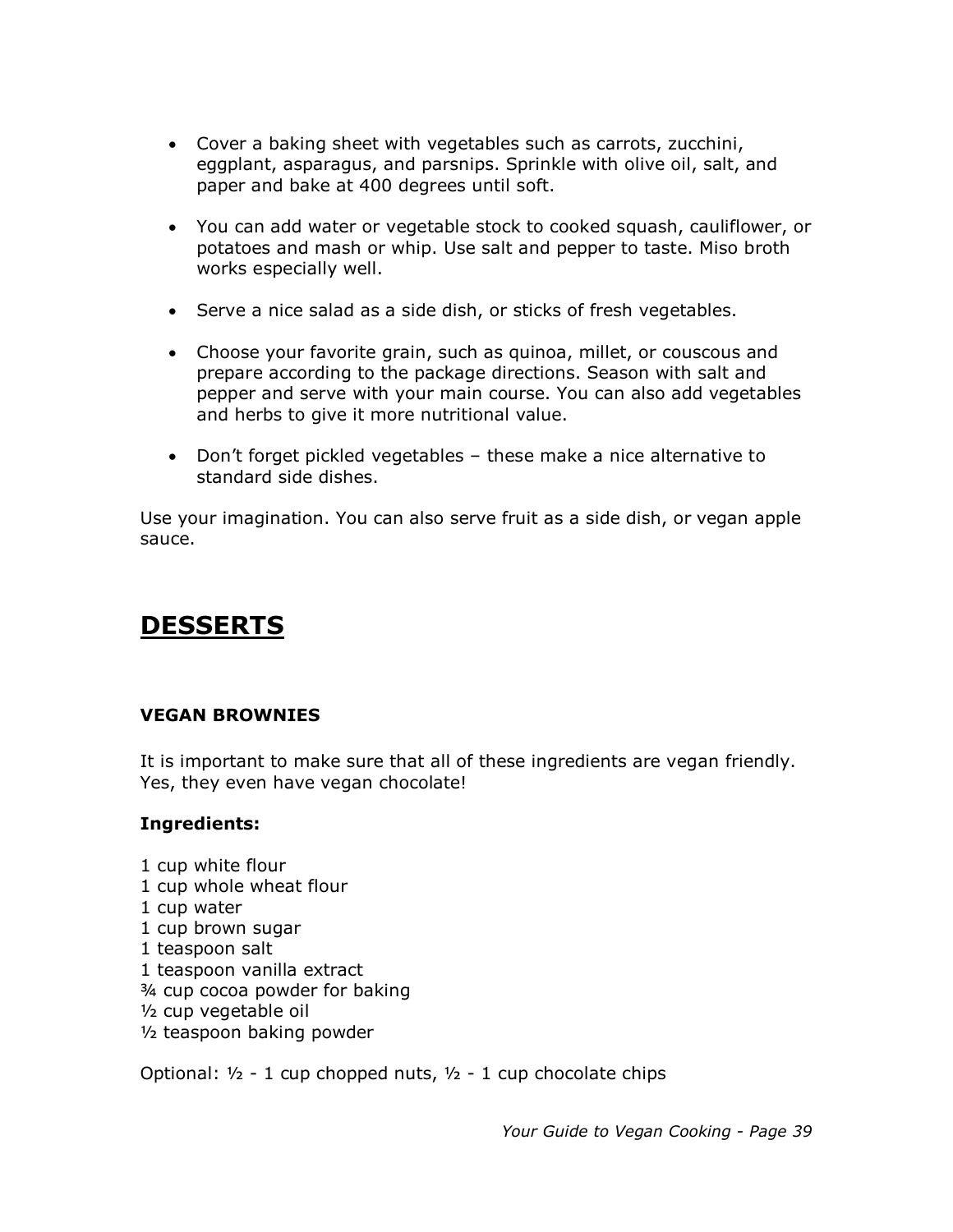#### **Instructions:**

Spray a  $9 \times 13$  baking sheet with nonstick cooking spray. Combine flour, water, brown sugar, and salt. (A wire whisk works best). Stir in vanilla extract, coco powder, vegetable oil, and baking powder using a wooden spoon. Spread evenly into the baking sheet and bake at 400 for about 30 minutes, until a toothpick inserted on the sides comes out clean

#### <span id="page-39-0"></span>**THINGS TO DO WITH FRESH FRUIT**

Seasonal fresh fruit makes for a nice dessert. You can serve it by itself or try any of these options:

- Make a fresh fruit salad with your favorite seasonal fruits. Season the salad with citrus juice.
- Top fresh fruit with vanilla soy yogurt
- Add fresh fruit such as chopped apple to a small baking dish. Top with walnuts, brown sugar, and cinnamon and bake at 350 until apples are soft.
- Do the same as above, but try pears, peaches, blueberries or different varieties of apples instead. You can also experiment with the nuts and the spices. This makes a nice replacement for apple, pear, blueberry, or peach cobbler or crisp.
- Grill fresh pineapple slices or bananas. Slice the banana in half cross wise and sprinkle with cinnamon.

Just use your imagination. If you take fruit and heat it up in some way, it makes for a rich and satisfying dessert.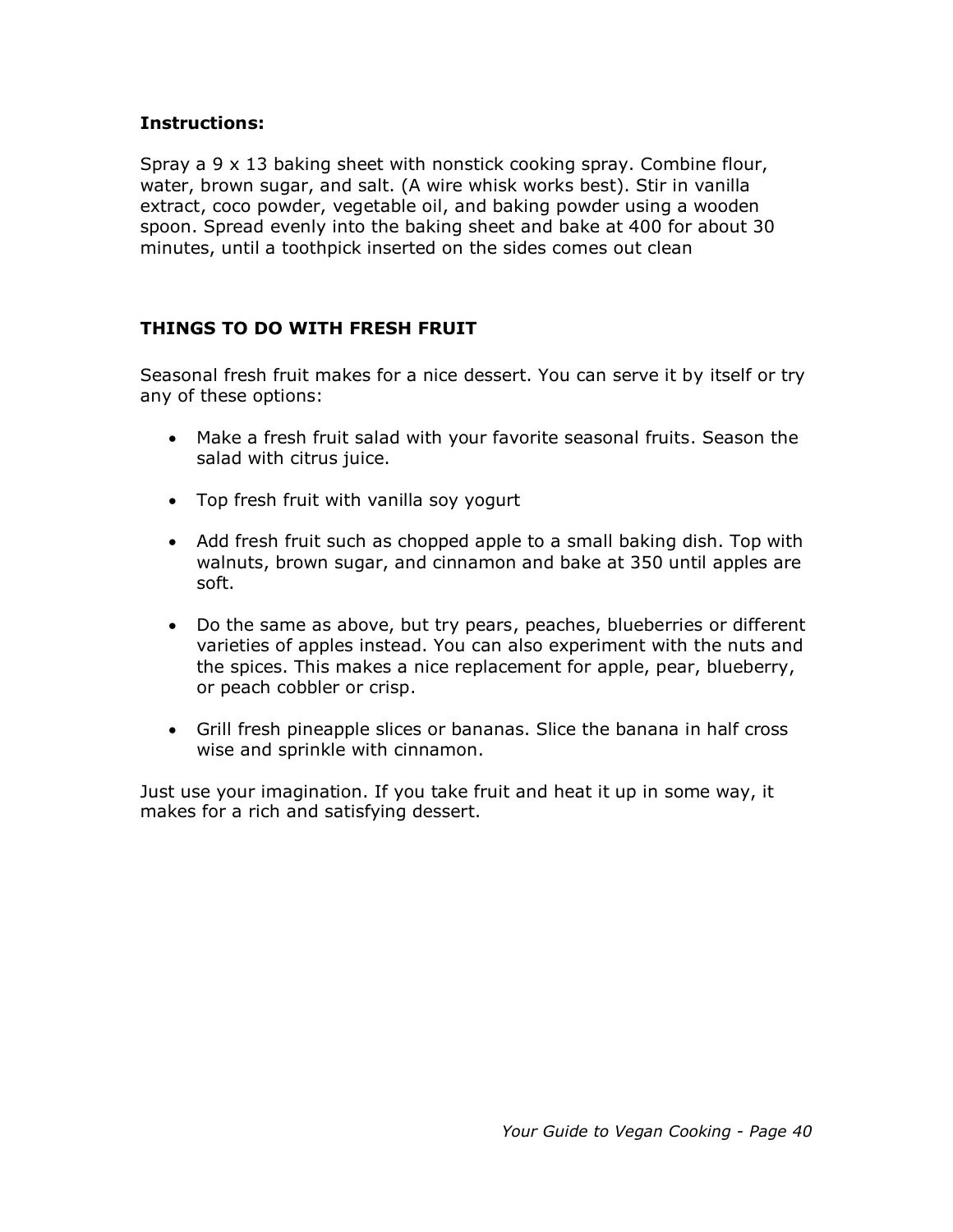# <span id="page-40-0"></span>**CONCLUSION**

Whether you've been vegan for a while or just starting out, now you should have a more comprehensive knowledge of what it means to be vegan. This includes:

- How to stock your pantry
- Hidden ingredients to avoid
- An understanding of basic cooking techniques
- Typical foods that make up a vegan diet
- How to put together healthy meals
- Adapting the vegan diet for different health problems
- Some new recipes

No matter why you chose the vegan lifestyle, this ebook has been designed as a resource that is designed to take you closer to achieve a fully vegan and healthy lifestyle.

# <span id="page-40-1"></span>**WHERE DO YOU GO FROM HERE?**

So, what now? The vegan lifestyle represents a commitment to increasing your health. It is also a socially conscious decision for a lot of people. If you want to further reduce your impact on the environment, eat local foods whenever you can and certainly buy organic. Also, try to stay away from genetically modified foods.

Yes, the vegan lifestyle can certainly increase your health. It can also help encourage a better environment for years to come. Just remember that just because it is vegan does not mean it is automatically healthy. However, it is much easier in the vegan diet to make healthy choices.